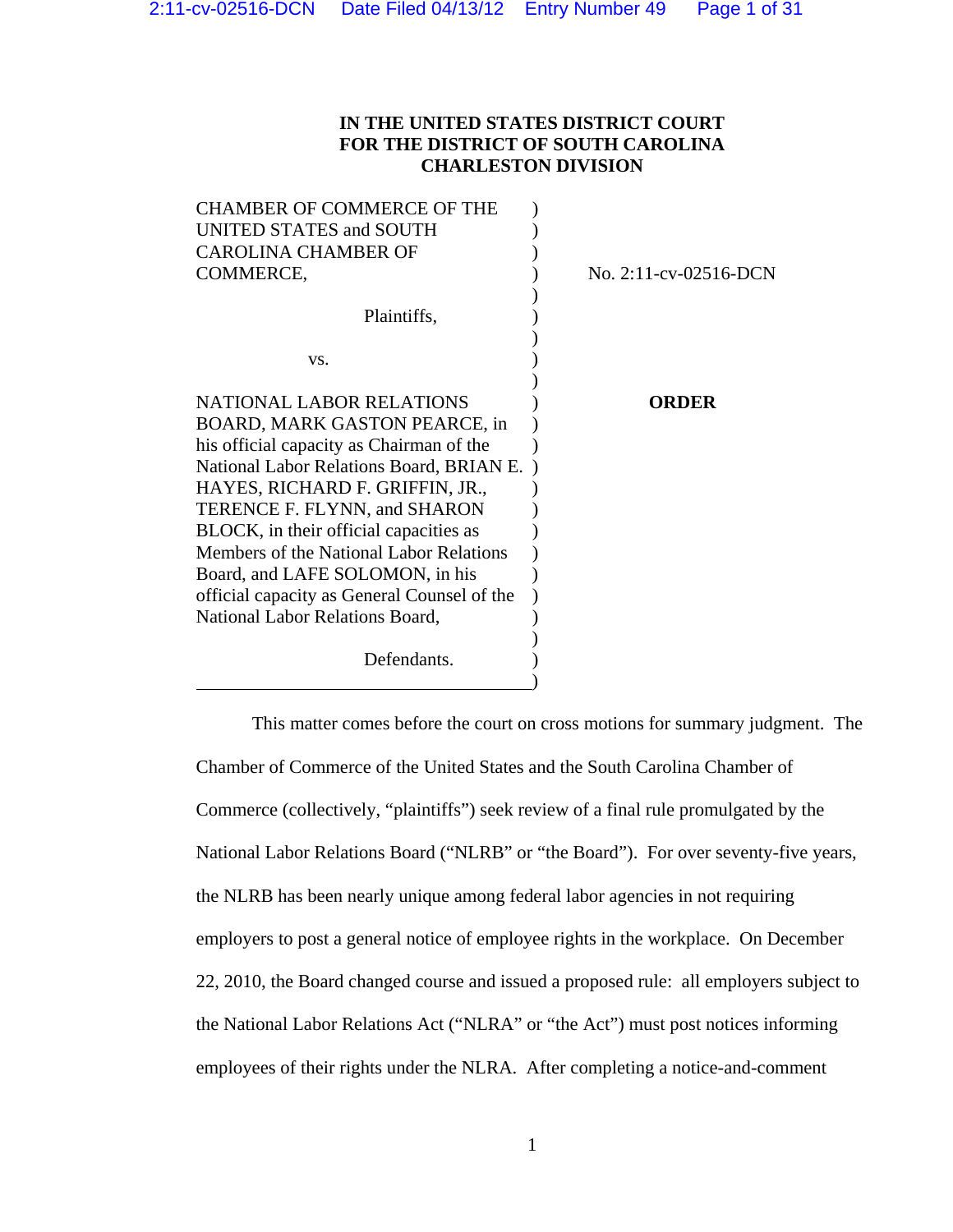process, the Board published a final rule on August 30, 2011. The rule is presently set to take effect on April 30, 2012. As explained below, the Board, in promulgating the final rule, exceeded its authority in violation of the Administrative Procedure Act; therefore, the court grants summary judgment in favor of plaintiffs.

## **I. BACKGROUND**

# **A. Procedural History**

 On September 19, 2011, plaintiffs filed a complaint for injunctive relief against the NLRB, Chairman Mark Pearce, Member Craig Becker, Member Brian Hayes, and General Counsel Lafe Solomon.<sup>1</sup> By agreement, the parties filed cross motions for summary judgment on November 9, 2011. The parties then filed responses in opposition on December 7, 2011. On January 3, 2012, defendant Craig Becker's appointment as a Board Member expired, leaving only Chairman Pearce and Member Hayes on the Board. Following recess appointments to the Board by President Barack Obama, on January 11, 2012, Sharon Block, Terence F. Flynn, and Richard F. Griffin, Jr. were substituted as defendants. The court held oral argument on February 6, 2012.

### **B. The National Labor Relations Act**

 The NLRA, 29 U.S.C. §§ 151-169, governs labor relations between private sector employers, labor unions, and employees. It "creates a system for the organization of labor with emphasis on collective bargaining by employees with employers in regard to labor relations which affect commerce." Republic Aviation Corp. v. NLRB, 324 U.S. 793, 799 (1945). Enacted in 1935, the NLRA was originally known as the Wagner Act after its sponsor, Senator Robert F. Wagner of New York, and was signed into law by

<sup>&</sup>lt;sup>1</sup> A similar complaint was filed in the United States District Court for the District of District of Columbia. Nat'l Ass'n of Mfrs. v. NLRB, No. 1:11-cv-01629-ABJ (D.D.C. filed Sept. 8, 2011).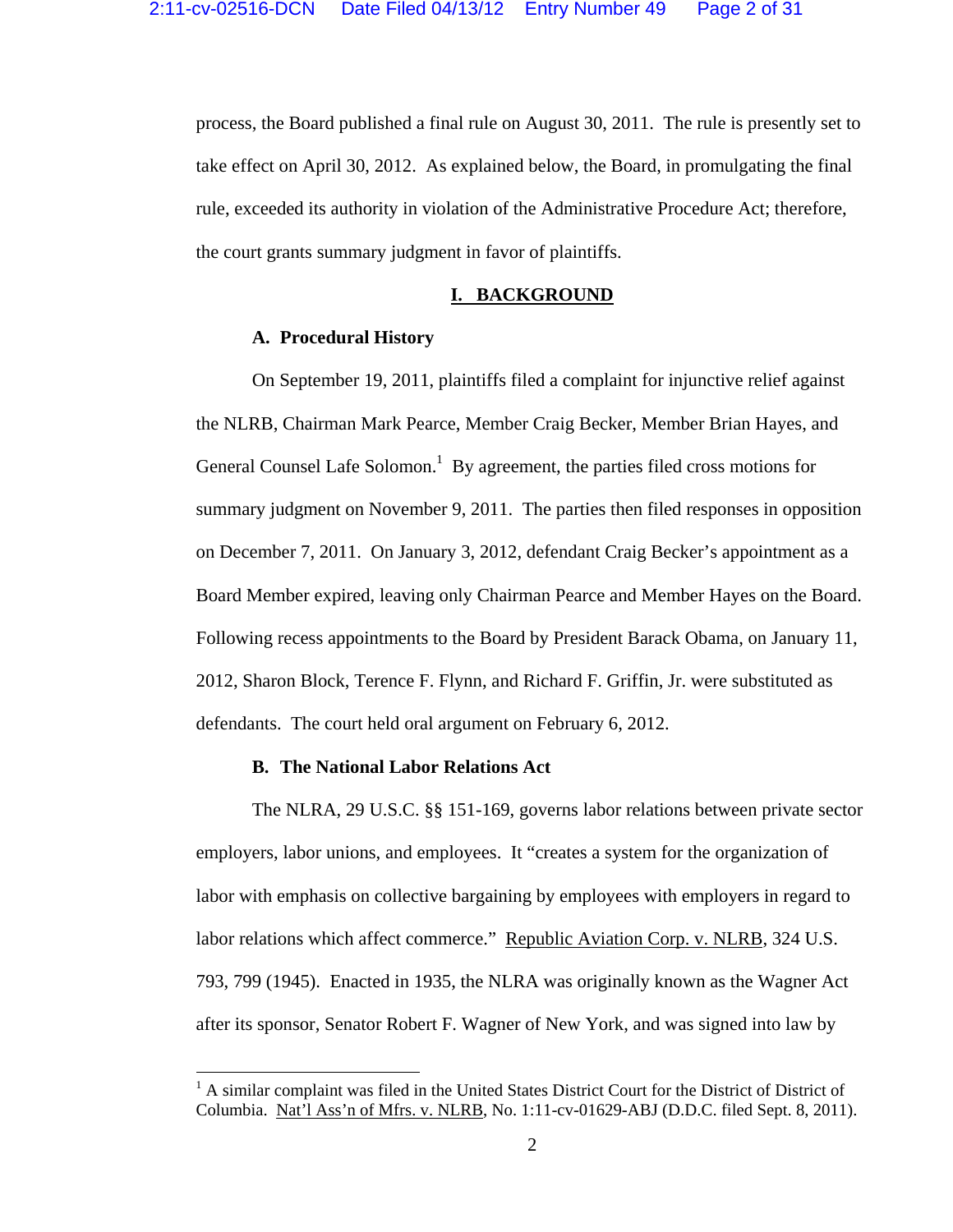President Franklin Delano Roosevelt. Congress amended the Act in 1947, 1959, and 1974. See Labor Management Relations Act ("Taft-Hartley Act"), Pub. L. No. 80-101, 61 Stat. 136 (1947); Labor Management Reporting and Disclosure Act ("Landrum-Griffin Act"), Pub. L. No. 86-257, 73 Stat. 519 (1959); Health Care Amendments, Pub. L. No. 93-360, 88 Stat. 395 (1974). Congress also established the NLRB in 1935. The NLRB is an executive branch agency that administers and enforces the NLRA, and consists of a Chairman, four Members, and a General Counsel, all appointed by the President with the advice and consent of the Senate. The Board oversees various Regional Offices.

 The first five sections of the Act are primarily structural. Section 1 sets forth Congress's aspirations: to address the "inequality of bargaining power between employees . . . and employers"; to "encourag[e] the practice and procedure of collective bargaining"; and to "protect[] the exercise by workers of full freedom of association, selforganization, and designation of representatives of their own choosing." 29 U.S.C. § 151. Section 2 defines certain terms in the Act. Sections 3, 4, and 5 establish and lay out the composition of the Board, along with some of its authority and obligations.

 Section 6 confers rulemaking authority on the Board: "The Board shall have authority from time to time to make, amend, and rescind, in the manner prescribed by the Administrative Procedure Act,<sup>2</sup> such rules and regulations as may be necessary to carry out the provisions of this Act." Id.  $\S$  156.

 Section 7 lists the core labor rights of employees. These include employees' rights "to self-organization"; "to form, join, or assist labor organizations"; "to bargain

 $2^{2}$  As discussed more fully below, the Administrative Procedure Act provides for judicial review of agency rulemaking efforts. See 5 U.S.C. § 706.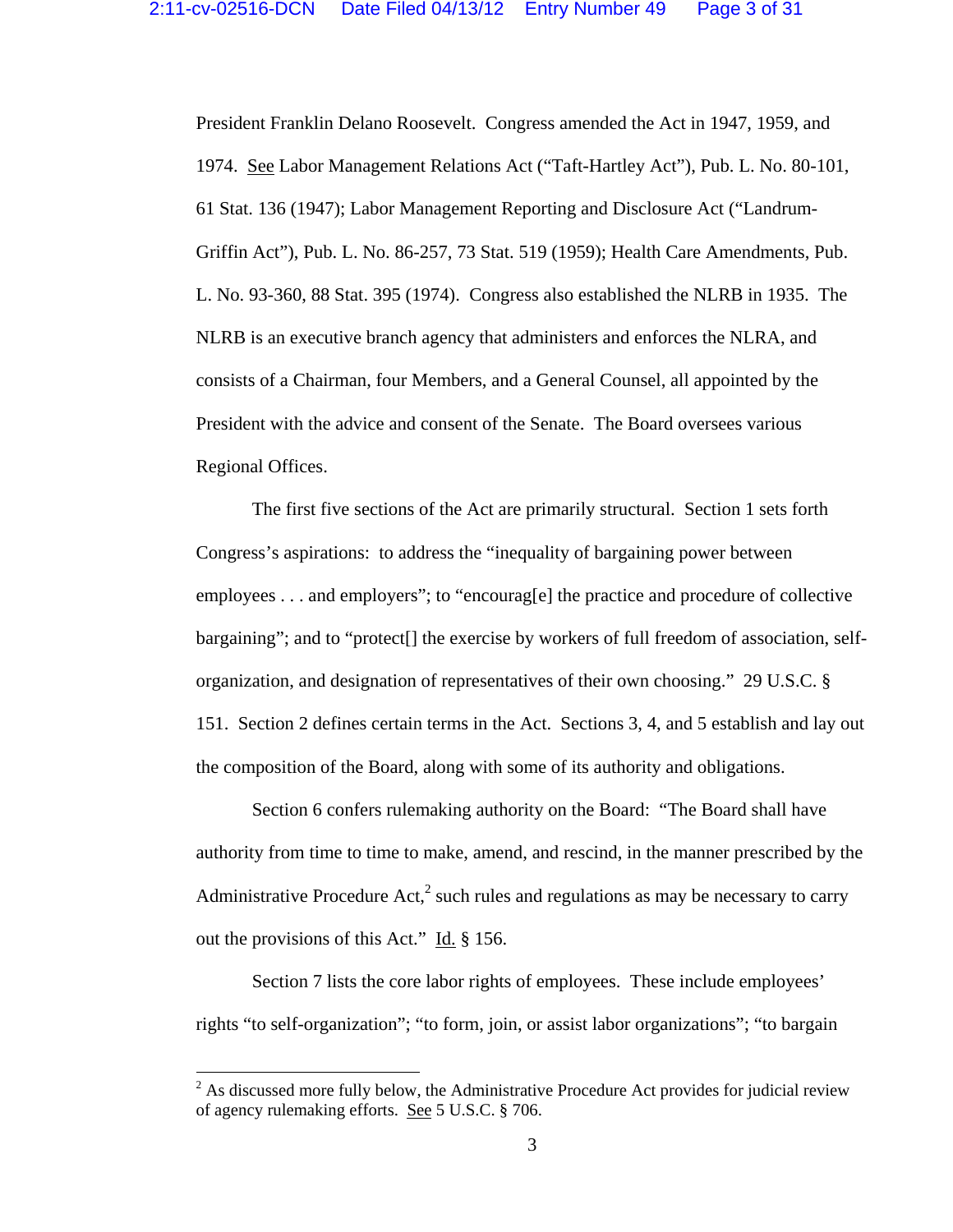collectively through representatives of their own choosing"; "to engage in other concerted activities for the purpose of collective bargaining or other mutual aid or protection"; and "to refrain from any or all such activities." Id. § 157.

 Sections 8 through 12 establish the Board's authority over unfair labor practice disputes and representation elections. Sections 8 and 10 authorize the Board to investigate, prevent, and remedy "unfair labor practices," or "ULPs," that violate employees' Section 7 rights. Congress prohibited five specific ULPs by employers, each of which is listed in Section 8. ULP charges are subject to a six-month statute of limitations, which may only be tolled if the person filing a charge was delayed by reason of service in the armed forces. Id.  $\S$  160(b). Section 9 authorizes the filing of representation petitions, in which a petitioner alleges that a substantial number of employees wish to be represented by a union for collective bargaining. Under Section 9, the Board may investigate questions of representation, conduct hearings, hold secretballot elections, and certify the results thereof. Section 9(b) specifically requires the Board to decide the appropriate collective bargaining unit in each representation case. Section 11 gives investigatory powers to the Board in relation to its authority under Sections 9 and 10. Finally, Section 12 prohibits interference with the Board in the performance of its duties. The remaining provisions of the Act are not relevant to the instant case.

 Through this framework, Congress intended the NLRB to be a quasi-judicial body that "has two main functions: to conduct representation elections and certify the results, and to prevent employers and unions from engaging in unfair labor practices." NLRB, Basic Guide to the National Labor Relations Act 33 (1997), http://www.nlrb.gov/sites/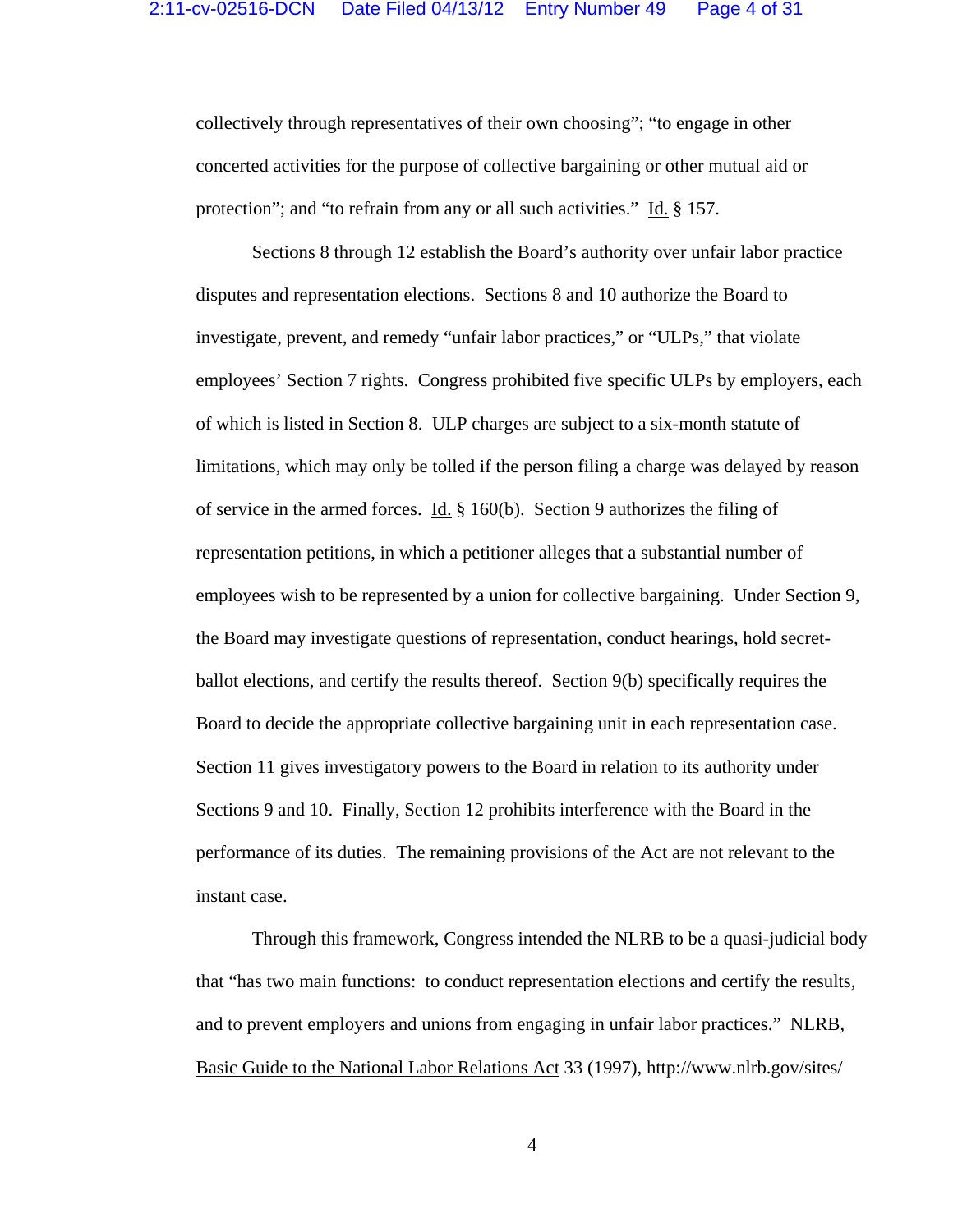default/files/documents/224/basicguide.pdf. "In both kinds of cases the processes of the NLRB are begun only when requested." Id. The Board readily acknowledges that it lacks "roving investigatory powers" and instead traditionally functions as a reactive agency. 76 Fed. Reg. 54,006, 54,010 (Aug. 30, 2011). In its most recent Performance and Accountability Report, the Board stated, "The NLRB acts *only* on those cases brought before it, and does not initiate cases. *All* proceedings originate with the filing of charges or petitions by labor unions, private employers, and other private parties." NLRB, 2011 FY Performance and Accountability Report 12 (emphasis added). The Acting General Counsel, Lafe Solomon, has explained that the "NLRB's processes can be invoked *only* by the filing of an unfair labor practice charge or a representation petition by a member of the public. The agency has *no* authority to initiate proceedings on its own." NLRB GC Mem. 11-03, 2 (Jan. 10, 2011) (emphasis added).

### **C. The Rule**

On December 22, 2010, the NLRB published a Notice of Proposed Rulemaking in the Federal Register. See 75 Fed. Reg. 80,410 (Dec. 22, 2010). The Board proposed a rule requiring employers subject to the NLRA to put up posters in the workplace, which inform employees of their Section 7 rights under the Act. The Board reasoned that a notice-posting rule was necessary because the NLRA was "almost unique" among major federal labor laws in not requiring employers to post workplace notices informing employees of their statutory rights and that most employees are unaware of those rights. Id. at 80,410-11.

 The Board bypassed an Initial Regulatory Flexibility Analysis and Final Regulatory Flexibility Analysis under the Regulatory Flexibility Act ("RFA") by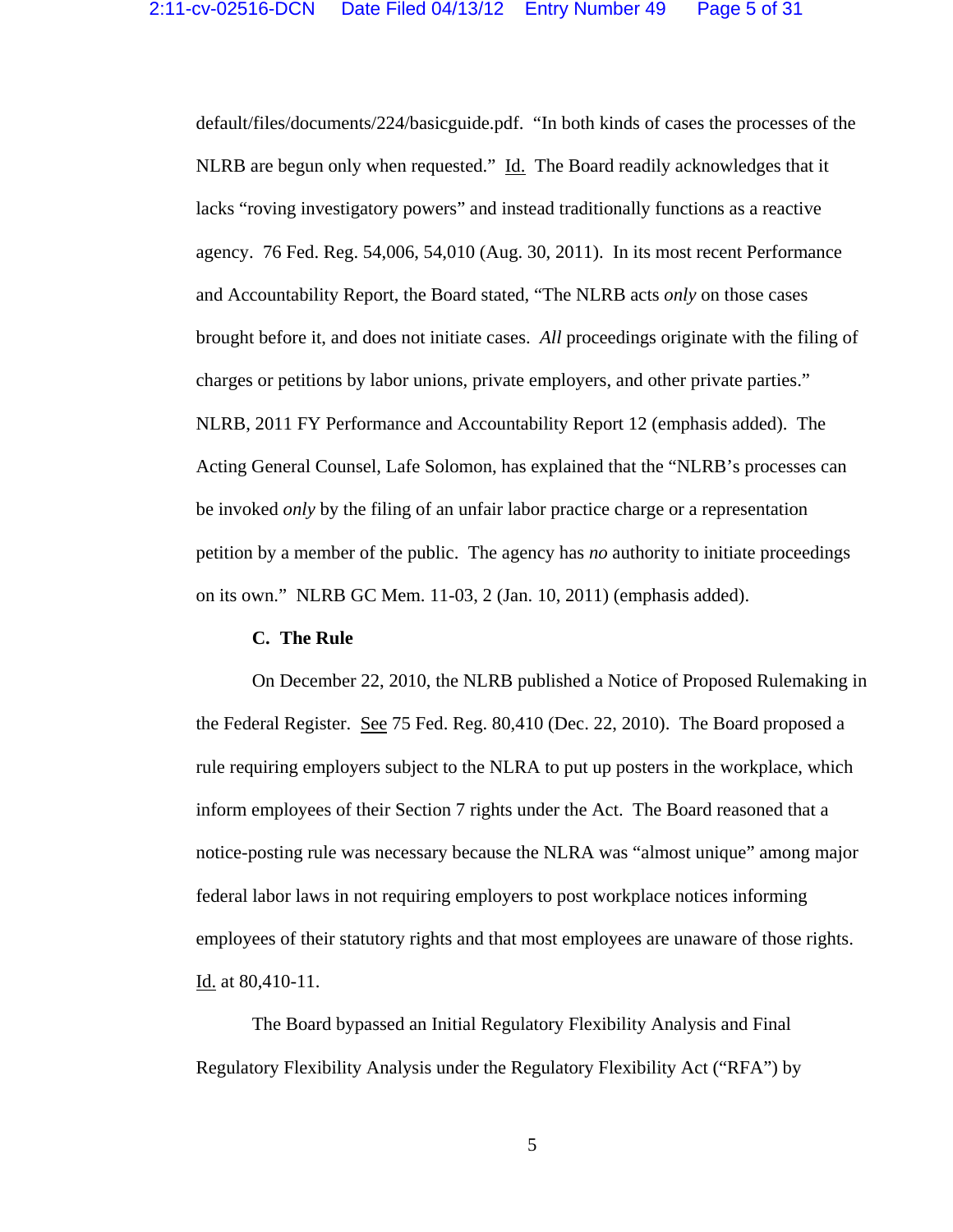certifying that the rule will not have a significant economic impact on a substantial number of small entities. Id. at 80,415; <u>see</u> 5 U.S.C.  $\S$  605(b).<sup>3</sup> Specifically, the Board determined that each employer subject to the rule will spend around \$62.04 during the first year to comply with the rule—two hours per year, at an hourly rate of \$31.02 paid to a professional or business worker—to acquire the notices, learn where and how to post them, and actually post them. 75 Fed. Reg. at 80,415. The Board estimated that nearly six million small businesses will be affected but that the compliance costs incurred by each individual business will be de minimus.

 Member Brian Hayes dissented from the Board's Notice of Proposed Rulemaking. See id. ("[T]he Board lacks the statutory authority to promulgate or enforce [this] type of rule."). Hayes also encouraged commentary on the Board's authority to promulgate the rule.

 A public comment period followed, during which the Board received over 7000 submissions. 76 Fed. Reg. at 54,007. On August 30, 2011, following an analysis of the public comments and partial modification of the proposed rule, the Board promulgated the final rule. See id. The effective date of the final rule was originally set for November 14, 2011, then extended to January 31, 2012, and extended again to April 30, 2012. See 76 Fed. Reg. 63,188 (Oct. 12, 2011); 76 Fed. Reg. 82,133 (Dec. 30, 2011).

 The final rule is divided into three subparts. First, Subpart A requires "[a]ll employers subject to the NLRA [to] post notices to employees, in conspicuous places,

 $3$  When an agency publishes a notice of proposed rulemaking, the RFA requires the agency to prepare an Initial Regulatory Flexibility Analysis. 5 U.S.C. § 603. Furthermore, when an agency promulgates a final rule, the RFA requires the agency to prepare a Final Regulatory Flexibility Analysis. Id. § 604. The requirements of Sections 603 and 604 do not apply if the head of an agency certifies that the rule will not have a significant economic impact on a substantial number of small entities. Id.  $\S$  605(b).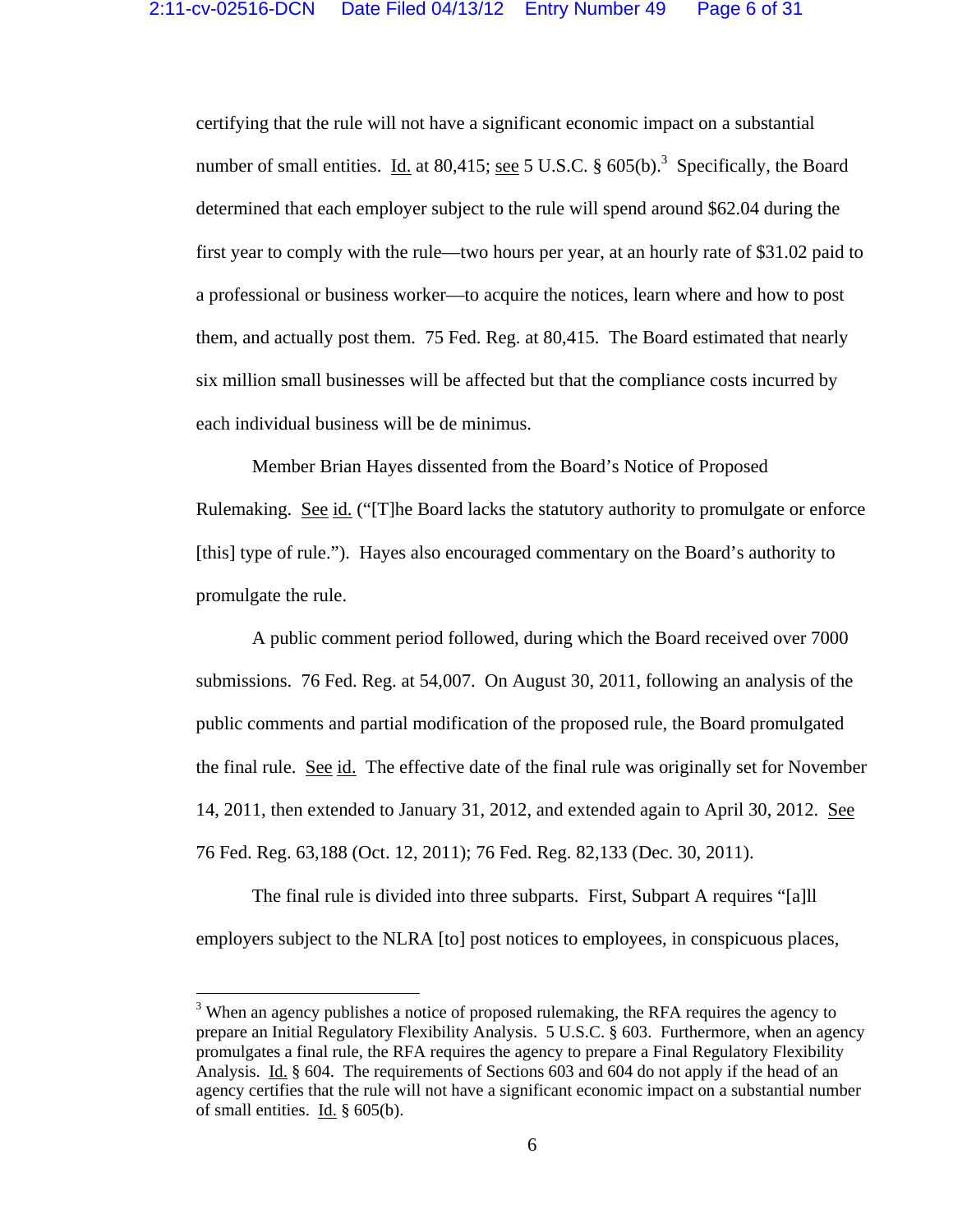informing them of their NLRA rights, together with board contact information and information concerning basic enforcement procedures." 29 C.F.R. § 104.202(a). Employers who customarily communicate with employees electronically on an intranet or internet site must also post the notice through those mediums. Id. § 104.202(f).

 The poster that employers must post pursuant to Subpart A notifies employees of their Section 7 rights: to form, join, or assist a union; to negotiate with an employer through a union; to bargain collectively through representatives of employees' own choosing; to discuss wages, benefits, and other terms and conditions of employment with co-workers or a union; to take action to improve working conditions; to strike and picket; or to choose not to do any of these activities, including joining or remaining a member of a union. The poster also gives examples of illegal union conduct, notifies employees of a general six-month statute of limitations for filing a ULP charge, and provides contact information for the NLRB.

 The rule does not end with the posting requirement. Subpart B states that an employer's failure to post the notice "may be found to interfere with, restrain, or coerce employees in the exercise of the rights guaranteed by NLRA Section 7, 29 U.S.C. [§] 157, in violation of NLRA Section 8(a)(1), 29 U.S.C. § 158(a)(1)." 29 C.F.R. § 104.210. If the Board determines an employer is not in compliance, the employer "will be ordered to cease and desist from the unlawful conduct and post the required employee notice, as well as a remedial notice." Id.  $\S$  104.213(1). The Board is also given discretion to suspend the Section 10(b) six-month statute of limitations for filing a ULP charge, "unless the employee has received actual or constructive notice that the conduct complained of is unlawful." Id.  $\S$  104.214(a). Finally, the rule allows the Board to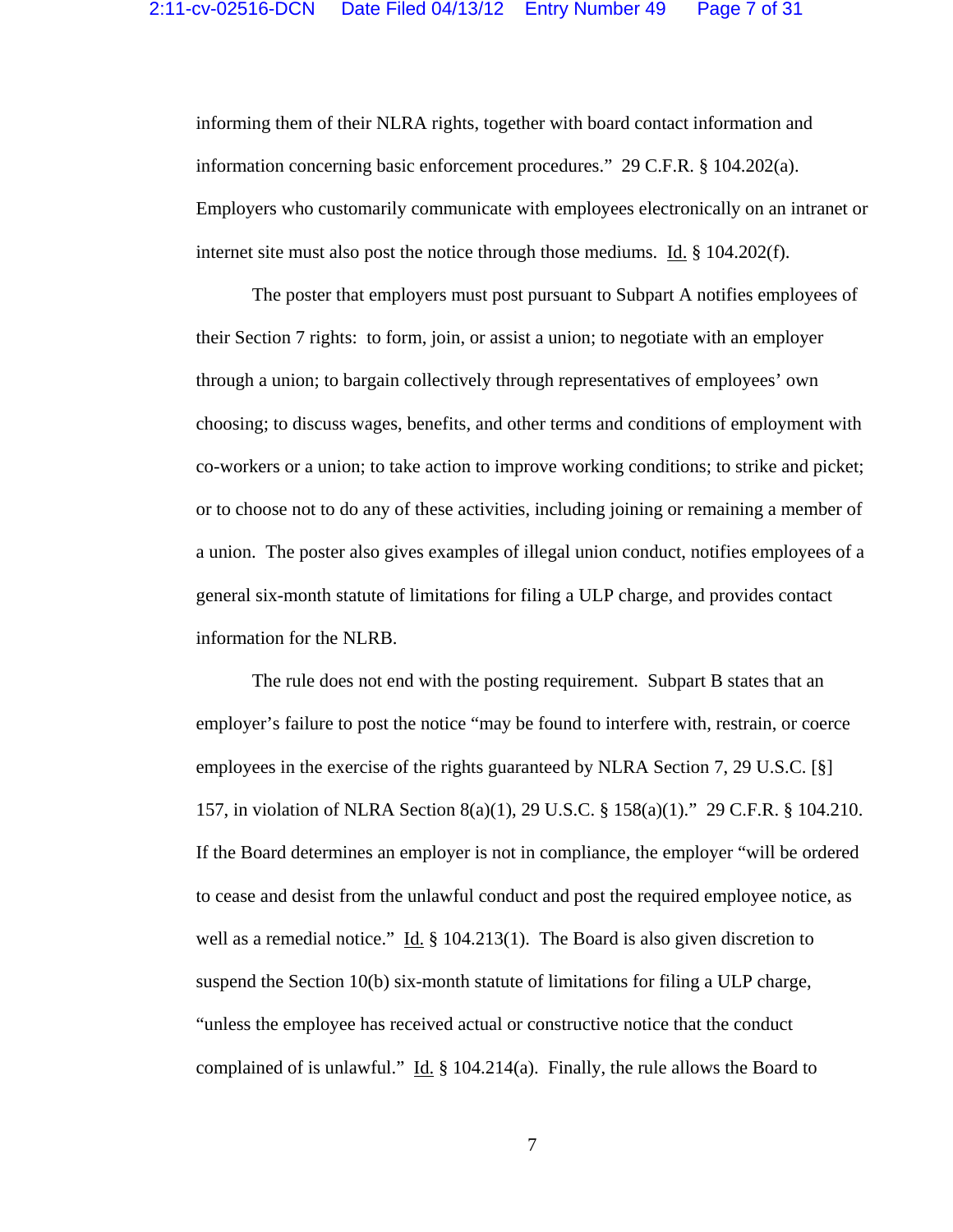consider an employer's "knowing and willful refusal to comply with the requirement to post the employee notice as evidence of unlawful motive in a case in which motive is an issue." Id. § 104.214(b). Subpart C contains ancillary provisions.

 In its final rule, the Board explained that this rulemaking effort diverges from the Board's traditional functions of issuing representation certifications and unfair labor practice orders. The Board asserted it "is taking a modest step that is 'necessary to carry out the provisions' of the Act, 29 U.S.C. [§] 156, and that also fills a statutory gap left by Congress in the NLRA." 76 Fed. Reg. at 54,011.

 Member Hayes again dissented, arguing the Board lacks authority to promulgate the rule. Hayes reasoned that because Congress included notice-posting provisions in several other federal labor statutes but not the NLRA, Congress must have intended for the Board to lack the authority to issue this rule: "Strangely, the majority does not merely contend that this pattern [of including notice-posting provisions] in comparable labor legislation fails to prove that Congress did not intend that the Board should have the rulemaking authority under Section 6 to mandate the notice posting at issue here. They conversely contend that it proves Congress must have intended to confer such authority on the Board!" Id. at 54,038.

 At the outset, it is important to note that the NLRA does not require employers to post general notices of employee rights under the Act. $4$  Conversely, Congress has

<sup>&</sup>lt;sup>4</sup> The Board does require employees to be notified of their NLRA rights, but only in narrow circumstances, such as: for three working days before a Board-conducted representation election; when an employer or union has been found to have violated employee rights under the NLRA; or when, under a union security clause, a union seeks to require non-union employees to pay dues, in which case the union must inform employees of certain rights, such as the right to refrain from union membership. See 29 C.F.R. § 103.20(a); 75 Fed. Reg. at 80,411 n.5; 57 Fed. Reg. 12,985 (Apr. 13, 1992).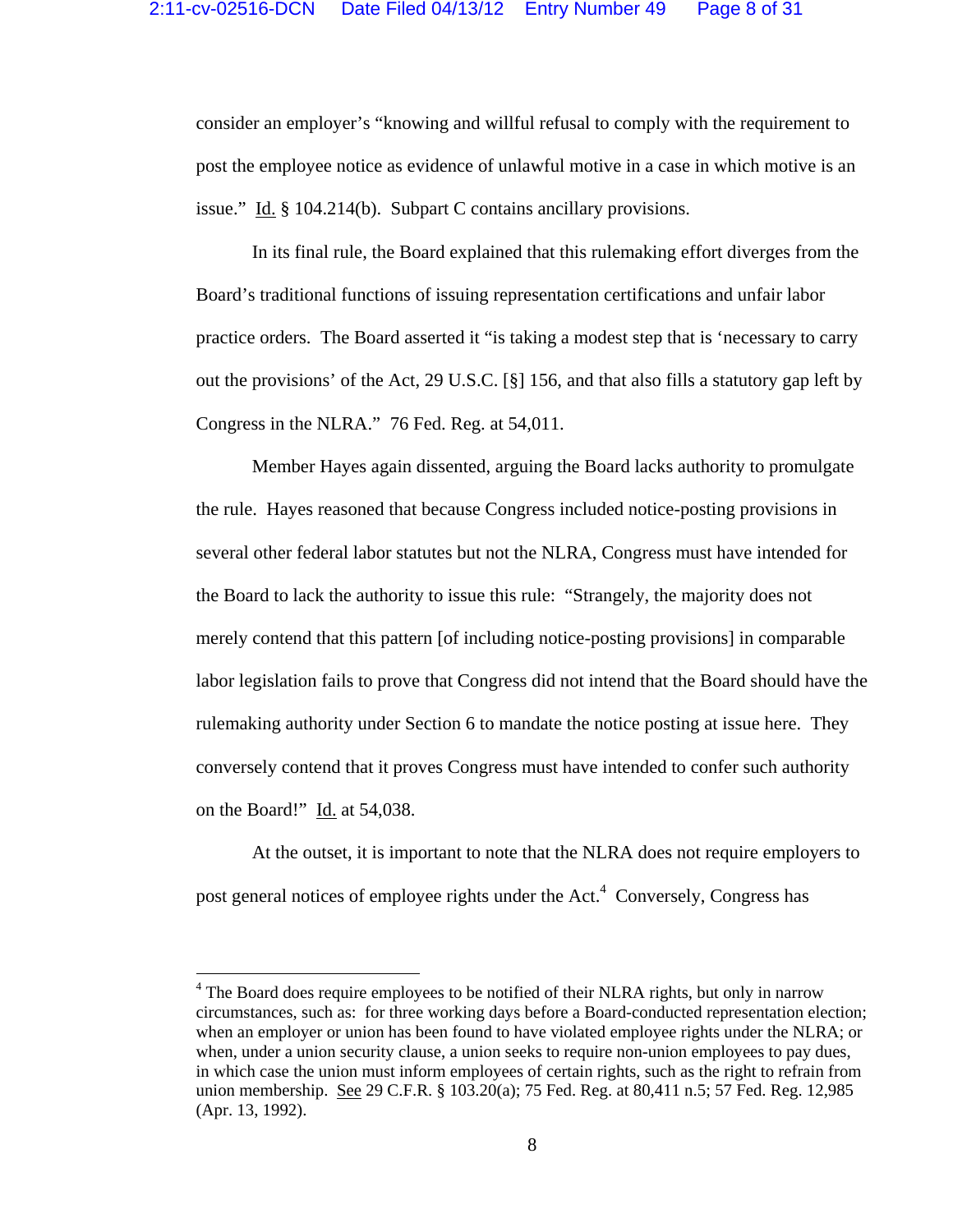enacted or amended numerous other federal labor statutes to expressly require employers

to post notices of employees' statutory rights, as illustrated by the following chart:

| Act                                                                 | Year | <b>Posting Requirement</b> |
|---------------------------------------------------------------------|------|----------------------------|
| Railway Labor Act                                                   | 1934 | 45 U.S.C. § 152, Eighth    |
| <b>Wagner Act</b>                                                   | 1935 | <b>None</b>                |
| <b>Taft-Hartley Act</b>                                             | 1947 | <b>None</b>                |
| <b>Landrum-Griffin Act</b>                                          | 1959 | <b>None</b>                |
| Title VII of the Civil Rights Act                                   | 1964 | 42 U.S.C. § 2000e-10       |
| Age Discrimination in<br><b>Employment Act</b>                      | 1967 | 29 U.S.C. § 627            |
| Occupational Health and Safety<br>Act                               | 1970 | 29 U.S.C. § 657(c)         |
| <b>Health Care Amendments</b>                                       | 1974 | <b>None</b>                |
| Migrant and Seasonal Agricultural<br><b>Workers Protection Act</b>  | 1983 | 29 U.S.C. § 1821(b)        |
| <b>Employee Polygraph Protection</b><br>Act                         | 1988 | 29 U.S.C. § 2003           |
| <b>Americans with Disabilities Act</b>                              | 1990 | 42 U.S.C. § 12115          |
| Family and Medical Leave Act                                        | 1993 | 29 U.S.C. § 2619(a)        |
| <b>Uniformed Services Employment</b><br>and Reemployment Rights Act | 2004 | 38 U.S.C. § 4334(a)        |

## **D. Motions for Summary Judgment**

 On November 9, 2011, the parties filed cross motions for summary judgment. Plaintiffs argue the final rule violates the Administrative Procedure Act ("APA") because the Board lacks authority to issue the rule under either Section 6 or the "gap" left by the absence of a notice-posting provision in the NLRA. Plaintiffs also claim the Board exceeded its authority by creating a "new" ULP for failure to post the notice and by authorizing tolling of the statutorily-mandated six-month statute of limitations for filing a ULP charge. Finally, plaintiffs contend that the notice poster violates the First Amendment and that the rulemaking proceeding violated the RFA.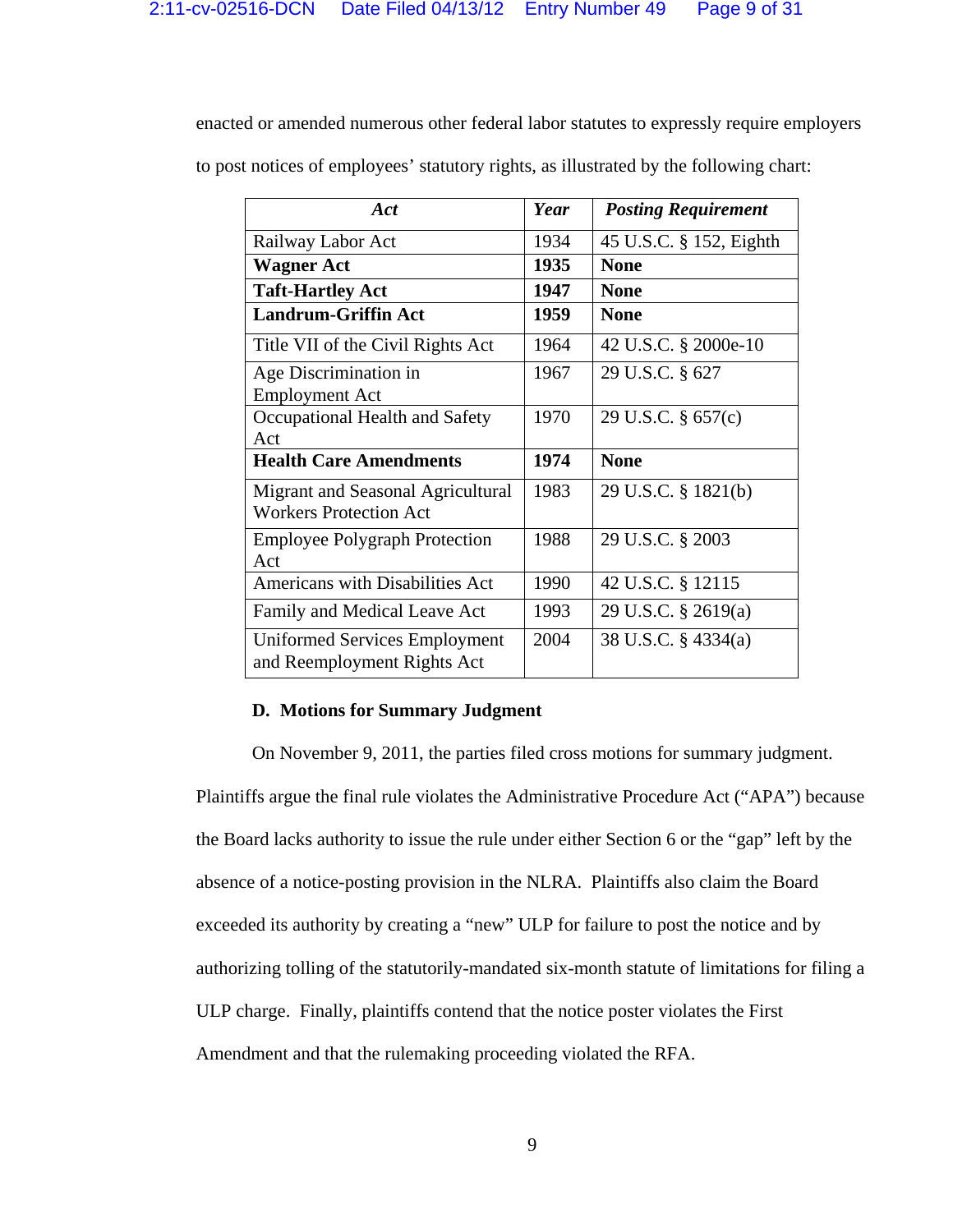Defendants assert that the rule satisfies the APA because the Board has broad authority to promulgate the rule under Section 6 and to fill a statutory "gap" as to notice posting in the NLRA that Congress left for the Board to fill. Defendants contend that the Board reasonably interpreted its authority under the NLRA and that such interpretation should be afforded substantial deference. Defendants further argue that the rule's enforcement mechanisms—filing of a ULP charge for failure to post and equitable tolling of the Section 10(b) statute of limitations—are within the Board's authority. Lastly, defendants argue the rule complies with the First Amendment and RFA.

 The court received amicus briefs from thirty-six members of the United States House of Representatives, the Motor and Equipment Manufacturers Association, and Charles J. Morris, Esq.

#### **II. JURISDICTION AND STANDARD OF REVIEW**

 Federal courts are courts of limited jurisdiction and must have subject matter jurisdiction over the litigation. The APA allows for claims to be brought against a federal agency, such as the NLRB, in federal district court. This suit also arises under and involves questions of the NLRA, First Amendment, and RFA; therefore, this court has federal question jurisdiction.

 Summary judgment is appropriate when "the movant shows that there is no genuine dispute as to any material fact and the movant is entitled to judgment as a matter of law." Fed. R. Civ. P. 56(a). When cross motions for summary judgment are filed, the court "must review each motion separately on its own merits to determine whether either of the parties deserves judgment as a matter of law." Rossignol v. Voorhaar, 316 F.3d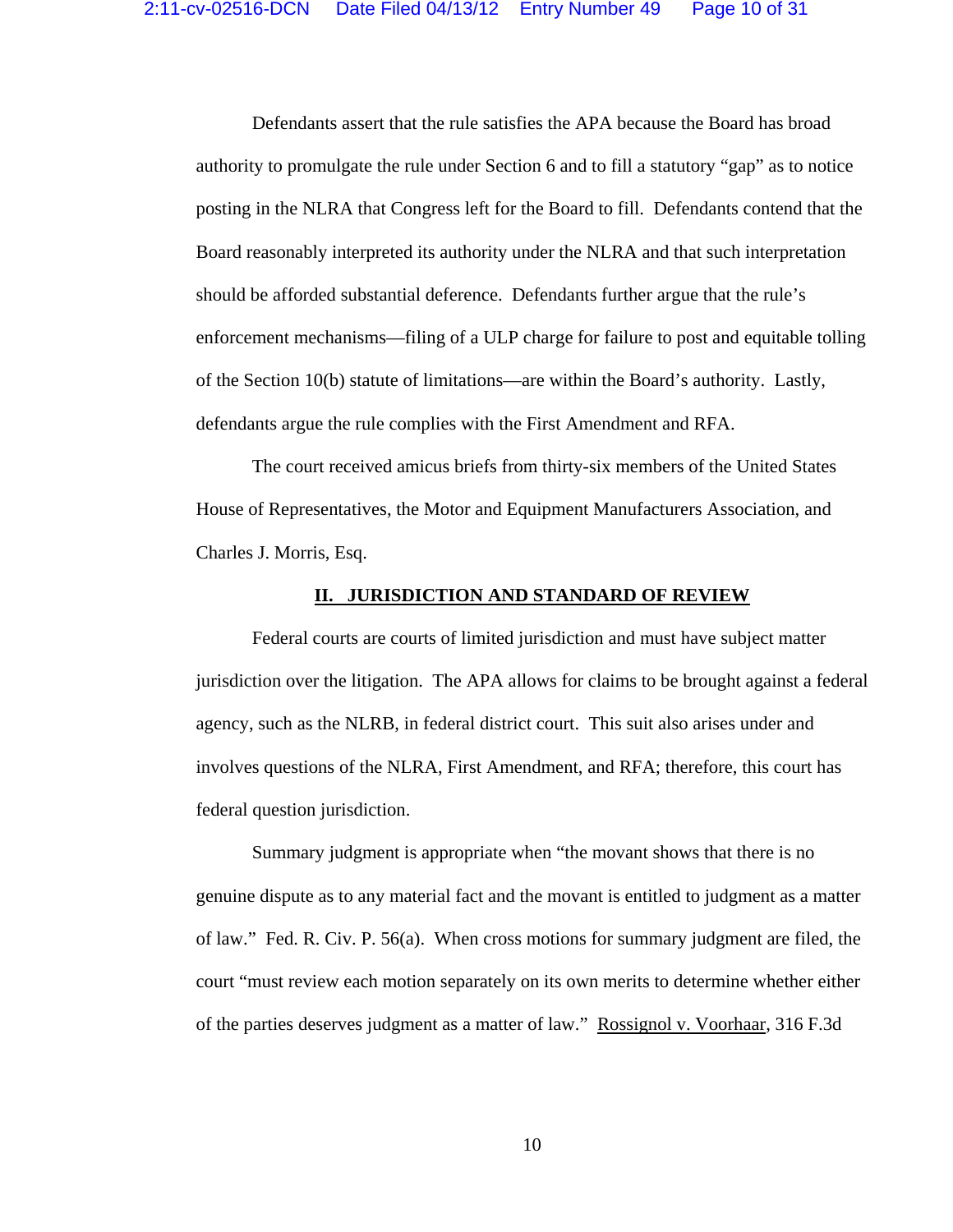516, 523 (4th Cir. 2003) (internal quotation marks omitted). The court finds that there are no genuine issues of material fact and that the case may be decided as a matter of law.

 The APA subjects final agency action to judicial review to determine whether it is both supported by the administrative record and consistent with the APA. 5 U.S.C. § 704. A reviewing court must "decide all relevant questions of law, interpret constitutional and statutory provisions, and determine the meaning or applicability of the terms of an agency action." Id. § 706. The court shall "hold unlawful and set aside agency action, findings, and conclusions found to be . . . arbitrary, capricious, an abuse of discretion, or otherwise not in accordance with law," id.  $\S 706(2)(A)$ ; "contrary to constitutional right, power, privilege, or immunity," id.  $\S$  706(2)(B); "in excess of statutory jurisdiction, authority, or limitations, or short of statutory right," id. § 706(2)(C); "without observance of procedure required by law," id.  $\S 706(2)(D)$ ; or "unsupported by substantial evidence," id. § 706(2)(E).

 "Regardless of how serious the problem an administrative agency seeks to address, . . . it may not exercise its authority 'in a manner that is inconsistent with the administrative structure that Congress enacted into law.'" FDA v. Brown & Williamson Tobacco Corp., 529 U.S. 120, 125 (2000) (quoting ETSI Pipeline Project v. Missouri, 484 U.S. 495, 517 (1988)). Agency action "is always subject to check by the terms of the legislation that authorized it; and if that authority is exceeded it is open to judicial review as well as the power of Congress to modify or revoke the authority entirely." INS v. Chadha, 462 U.S. 919, 953 n.16 (1983). At times, "more intense scrutiny" of agency action is appropriate, such as where "the agency interprets its own authority," due to "the unspoken premise that government agencies have a tendency to swell, not shrink, and are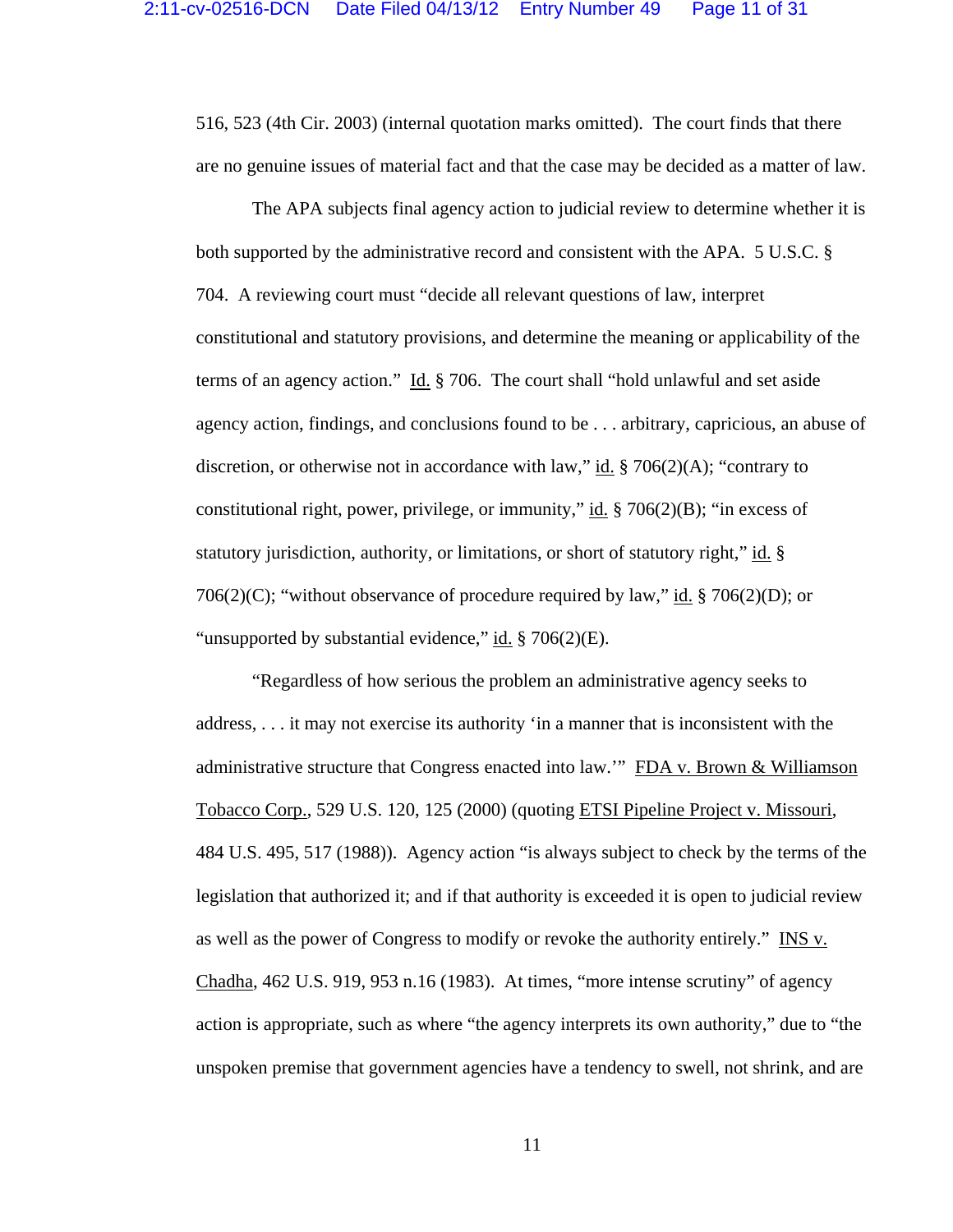likely to have an expansive view of their mission." Hi-Craft Clothing Co. v. NLRB, 660

F.2d 910, 916 (3d Cir. 1981).

Reviewing courts are not obliged to stand aside and rubberstamp their affirmance of administrative decisions that they deem inconsistent with a statutory mandate or that frustrate the congressional policy underlying a statute. Such review is always properly within the judicial province, and courts would abdicate their responsibility if they did not fully review such administrative decisions.

NLRB v. Brown, 380 U.S. 278, 291 (1965).

### **III. DISCUSSION**

 Defendants argue that the rule is a proper exercise of the Board's rulemaking authority under Section 6 of the Act. Alternatively, defendants argue that the rule is a reasonable exercise of the Board's authority to fill a statutory "gap" in the Act left by Congress. The parties agree that the court must review the legal sufficiency of the Board's rule under the APA by applying the two-step analysis set forth in Chevron U.S.A., Inc. v. NRDC, Inc., 467 U.S. 837 (1984).

## **A. Chevron Analysis**

 "Chevron deference is a tool of statutory construction whereby courts are instructed to defer to the reasonable interpretations of expert agencies charged by Congress to fill any gap left, implicitly or explicitly, in the statutes they administer." Nat'l Elec. Mfrs. Ass'n v. U.S. Dep't of Energy, 654 F.3d 496, 504 (4th Cir. 2011) (internal quotation marks omitted). Chevron applies when courts are asked to review notice-and-comment rulemaking efforts by agencies. See United States v. Mead, 533 U.S. 218, 230-31 (2001). This court is therefore "confronted with two questions," i.e., Chevron "step one" and "step two." "First, always, is the question whether Congress has directly spoken to the precise question at issue," and "[i]f the intent of Congress is clear,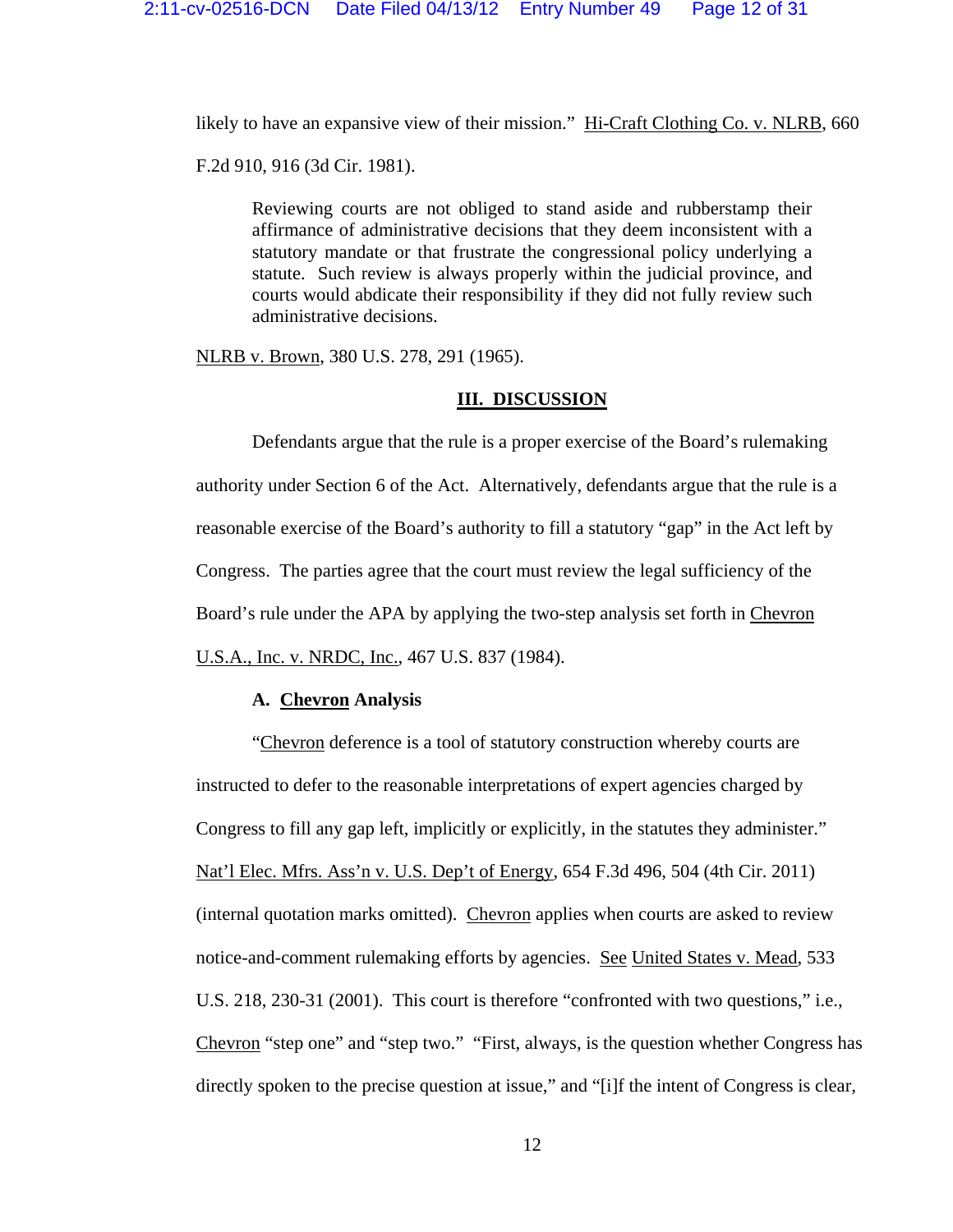that is the end of the matter; for the court, as well as the agency, must give effect to the unambiguously expressed intent of Congress." Chevron, 467 U.S. at 842-43. If, however, Congress "has not directly addressed the precise question," the question under step two is "whether the agency's answer is based on a permissible construction of the statute." Id. at 843-44.

# **B. Chevron Step One**

 The question presented under Chevron step one is whether Congress delegated authority to the Board to regulate employers in this manner.<sup>5</sup> See Brown & Williamson Tobacco Corp. v. FDA, 153 F.3d 155, 161 (4th Cir. 1998) ("The district court framed the issue as 'whether Congress has evidenced its clear intent to *withhold* from FDA jurisdiction to regulate tobacco products as customarily marketed.' However, we are of opinion that the issue is correctly framed as whether Congress intended to *delegate* such jurisdiction to the FDA."). The court must only employ the deference of Chevron step two when the "devices of judicial construction have been tried and found to yield no clear sense of congressional intent." Gen. Dynamics Land Sys., Inc. v. Cline, 540 U.S. 581, 583 (2004). Even when a statute is silent as to a specific issue, before applying Chevron deference under step two, the court must ask whether "Congress either explicitly or implicitly delegated authority to cure that ambiguity." Am. Bar Ass'n v. FTC, 430 F.3d 457, 469 (D.C. Cir. 2005). "[I]t is only legislative intent to delegate such authority that entitles an agency to advance its own statutory construction for review under the deferential second prong of *Chevron*." NRDC v. Reilly, 983 F.2d 259, 266 (D.C. Cir.

 $<sup>5</sup>$  In the remainder of the order, the court focuses on whether the Board has the legal authority to</sup> promulgate the requirement in Subpart A of the rule, which requires employers to post the notice. As conceded by the parties at oral argument, the court's holding on this issue is dispositive as to the remaining contested portions of the rule.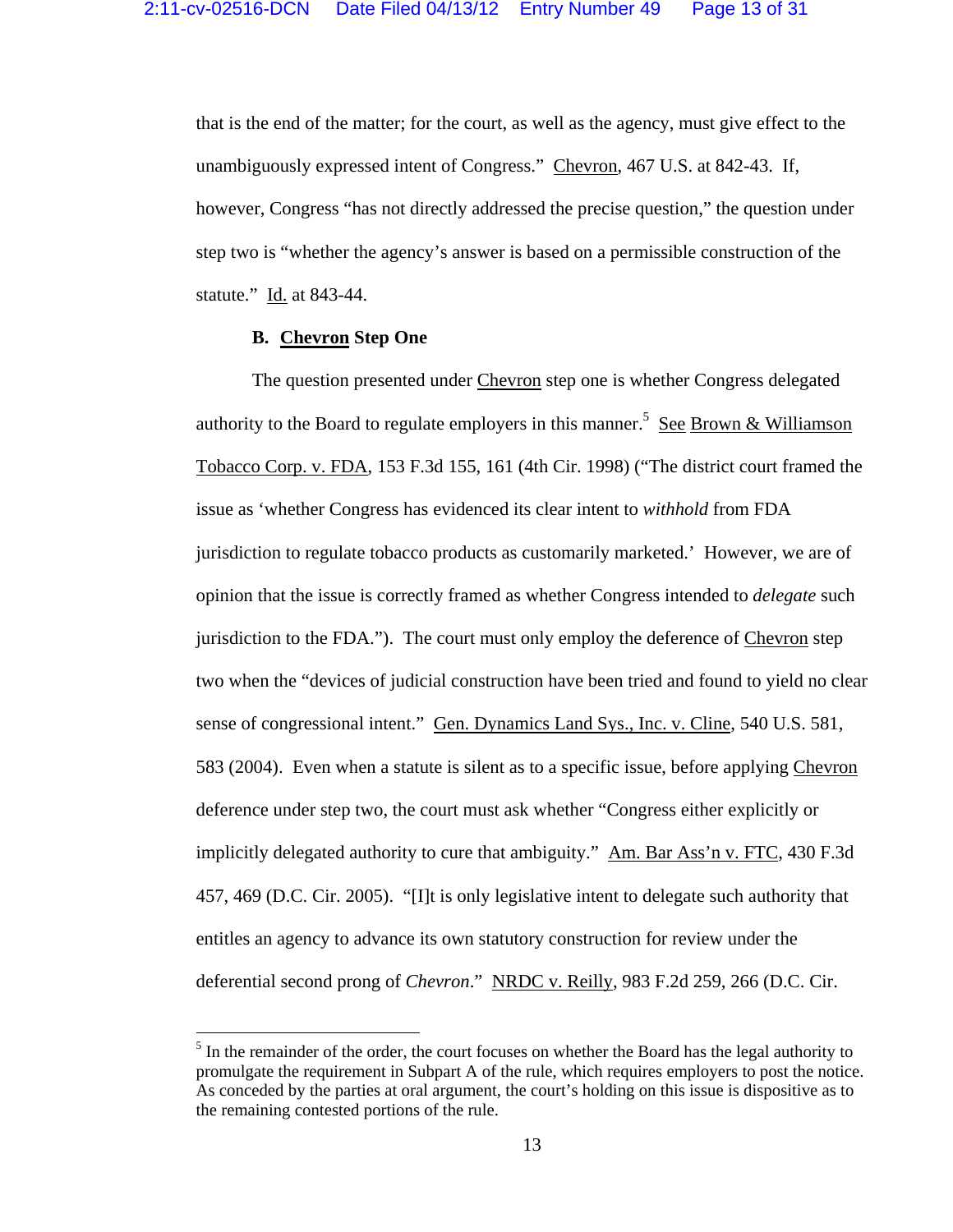1993) (internal quotation marks omitted); see also Texas v. United States, 497 F.3d 491, 502 (5th Cir. 2007).

 To ascertain congressional intent, courts rely on the "traditional tools of statutory construction." Brown & Williamson, 153 F.3d at 161. Statutory construction begins with the language of the statute, as "the plain language of the statute in question is deemed the most reliable indicator of Congressional intent." Soliman v. Gonzales, 419 F.3d 276, 281-82 (4th Cir. 2005). The court must "look to the statutory language as a whole, construing each section in harmony with every other part or section." Id. at 282. Context also plays a "crucial role" in statutory construction; "[t]hus, the traditional rules of statutory construction to be used in ascertaining congressional intent include: the overall statutory scheme, legislative history, the history of evolving congressional regulation in the area, and a consideration of other relevant statutes." Brown & Williamson, 153 F.3d at 162 (citations and internal quotation marks omitted).

#### **1. Section 6**

 Defendants first assert that the Board reasonably relied on its broad rulemaking grant in Section 6 to issue a rule that is "necessary to carry out" other provisions of the NLRA. Section 6 provides, "The Board shall have authority from time to time to make, amend, and rescind, in the manner prescribed by the Administrative Procedure Act, such rules and regulations as may be necessary to carry out the provisions of this Act." 29 U.S.C.  $\S 156$ . This statutory grant gives the Board wide discretion to enact rules and

 $6$  The language of Section 6 is not unique to the NLRA; its counterparts are scattered throughout the United States Code. See, e.g., Securities Act of 1933, 15 U.S.C. § 77s(a) ("The Commission" shall have authority from time to time to make, amend, and rescind such rules and regulations as may be necessary to carry out the provisions of this subchapter . . . ."); Communications Act of 1934, 47 U.S.C. § 154(i) ("The [FCC] may . . . make such rules and regulations, and issue such orders, not inconsistent with this chapter, as may be necessary in the execution of its functions.");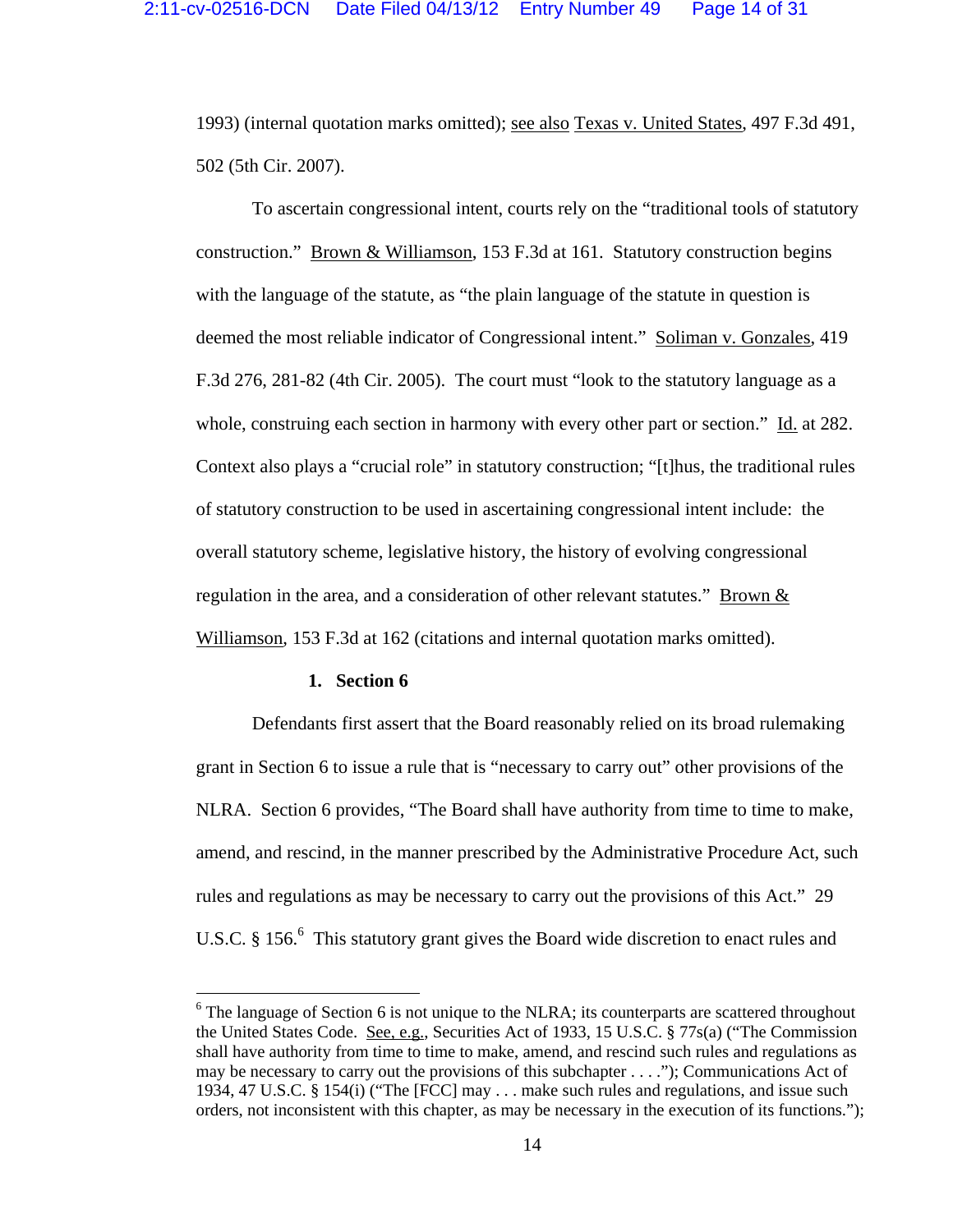regulations, but it also tailors the Board's authority to rules and regulations that both comply with the APA *and* are *necessary* to carry out other provisions of the Act. The question, then, becomes whether the notice-posting rule is "necessary" to carry out other sections of the Act.

 Interpretation of Section 6 is terra incognita. Courts have rarely explored the parameters of Section 6, the reason being that the Board has rarely exercised its rulemaking authority.<sup>7</sup> In 1987, following calls for increased rulemaking, the Board issued its first broad-scale substantive rule, a health care unit rule that established appropriate bargaining units in acute care hospitals. The American Hospital Association challenged the rule, arguing that Section 9(b) of the Act, which requires the Board to make bargaining unit determinations "in each case,"<sup>8</sup> limits the Board from using its general rulemaking power under Section 6 to define bargaining units.

 The district court enjoined the rule. On appeal to the Seventh Circuit, Judge Posner, writing for the panel, reversed, holding that the Board's rulemaking power was

<u> 1989 - Johann Stoff, fransk politik (d. 1989)</u>

Clean Air Act Amendments of 1977, 42 U.S.C. § 7601(a)(1) ("The Administrator is authorized to prescribe such regulations as are necessary to carry out his functions under this chapter."). See also Thomas W. Merrill & Kathryn Tongue Watts, Agency Rules with the Force of Law: The Original Convention, 116 Harv. L. Rev. 467, 471 n.8 (2002) ("According to one report, by January 1, 1935, more than 190 federal statutes included rulemaking grants that gave agencies power to 'make any and all regulations 'to carry out the purposes of the Act.'' Report of the Special Committee on Administrative Law, 61 Ann. Rep. A.B.A. 720, 778 (1936)."). <sup>7</sup> The Supreme Court held in <u>NLRB v. Bell Aerospace Co.,</u> 416 U.S. 267 (1974), that the Board bears the ultimate choice between rulemaking and adjudication. Still, the Board has traditionally relied on adjudication to formulate its policies. See Mark H. Grunewald, The NLRB's First Rulemaking: An Exercise in Pragmatism, 41 Duke L.J. 274, 274 (1991) ("Despite having been granted both rulemaking and adjudicatory power in its statutory charter more than half a century ago, the National Labor Relations Board has chosen to formulate policy almost exclusively through the process of adjudication."); Cornelius J. Peck, The Atrophied Rule-Making Powers of the National Labor Relations Board, 70 Yale L.J. 729, 729 (1961) (noting "the Board's failure to utilize its rule-making powers").

<sup>&</sup>lt;sup>8</sup> Section 9(b) provides, "The Board shall decide in each case whether, in order to assure to employees the fullest freedom in exercising the rights guaranteed by this subchapter, the unit appropriate for the purposes of collective bargaining shall be the employer unit, craft unit, plant unit, or subdivision thereof  $\ldots$ ." 29 U.S.C. § 159(b).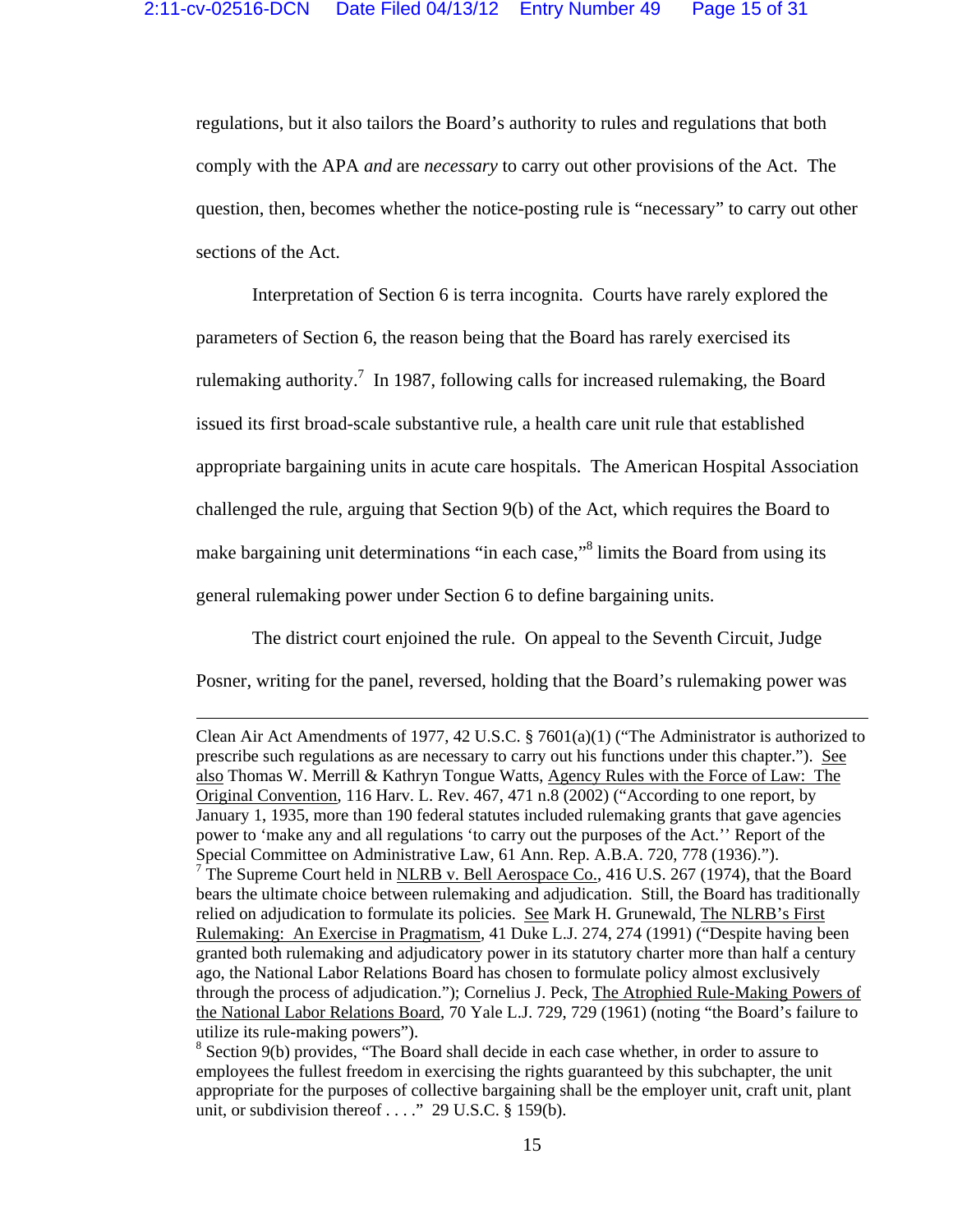"explicit and broad" enough to encompass the health care units rule. Am. Hosp. Ass'n v. NLRB, 899 F.2d 615, 655 (7th Cir. 1990). Because Congress granted the Board explicit rulemaking power in Section 6 at the same time it enacted Section 9(b), Judge Posner found, "it is probable (no stronger statement is possible) that Congress would have made an explicit exception for unit determination if it had wanted to place that determination outside the scope of the Board's rulemaking power." Id. at 656. "The broad discretion that the statute grants the Board *in the matter of unit determination* is an invitation to the Board to bring order out of chaos through rules . . . ." Id. (emphasis added).

 The Supreme Court unanimously affirmed. Am. Hosp. Ass'n v. NLRB, 499 U.S. 606 (1991) ("AHA"). First, the Court touched upon the Board's rulemaking authority under Section 6, stating, "This grant was unquestionably sufficient to authorize *the rule at issue in this case* unless limited by some other provision in the Act." Id. (emphasis added). Second, the Court found that the Board could carry out its duty to make bargaining unit determinations "in each case," either through rulemaking or adjudication. "[E]ven if a statutory scheme requires individualized determinations," the Court wrote, "the decisionmaker has the authority to rely on rulemaking to resolve certain issues of general applicability unless Congress clearly expresses an intent to withhold that authority." Id. at 612. Third, the Court looked to the structure and policy of the NLRA: "As a matter of statutory drafting, if Congress had intended to curtail in a particular area the broad rulemaking authority granted in § 6, we would have expected it to do so in language expressly describing an exception from that section or at least referring specifically to the section." Id.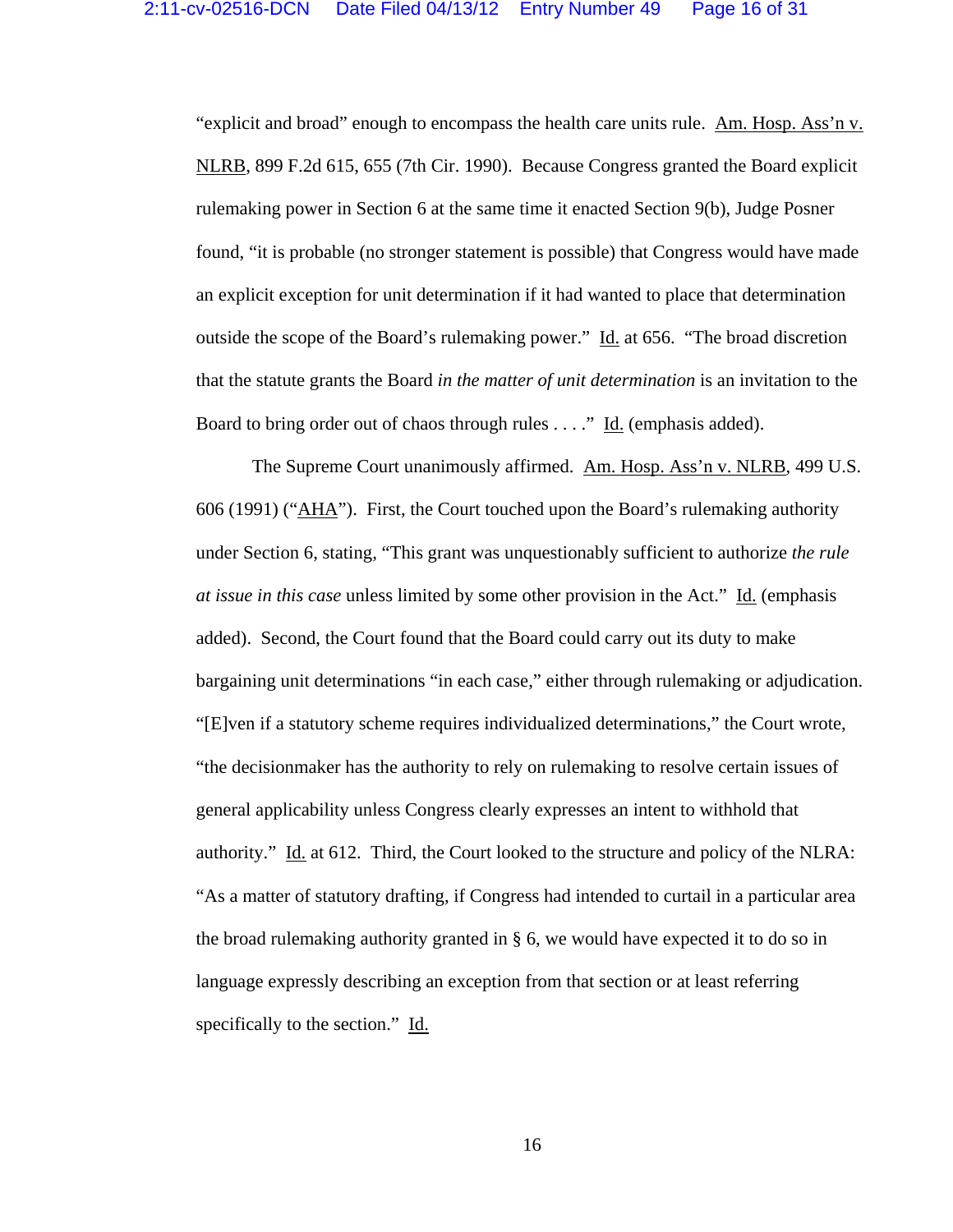AHA was decided under Chevron step one, in that the Court found Section 9(b) unambiguously did not limit the Board's authority under Section 6, but instead delegated the authority (and obligation) to the Board to make bargaining unit determinations either through rulemaking or adjudication. As noted by Judge Posner, Congress gave the Board wide discretion in the area of bargaining unit determinations. 899 F.2d at 656. Coupled with the Board's similarly-broad authority under Section 6, the Court found that the Board had unambiguous authority to promulgate a rule "necessary to carry out" Section  $9(b)^9$ .

 Here, defendants maintain that the Board's Section 6 authority is broad enough to encompass the notice-posting rule. The court disagrees. The plain language and structure of the Act compel a finding that the Board lacks authority under Section 6 to promulgate the rule.

### **a. Plain Language**

 First, the plain language of Section 6 requires that rules promulgated by the Board be "necessary to carry out" other provisions of the Act. Defendants argue that the rule is "necessary to carry out" Sections 1 and 7 of the Act, but confuse a "necessary" rule with one that is simply useful. It can be said that the notice-posting rule "aids" or "furthers" the aspirational goals of Section 1 by notifying employees of their rights under Section 7, but defendants have not shown that the rule is "necessary" to carry out any other provision of the Act. Unlike the rule in AHA wherein Congress specifically listed the

 $9^9$  Although not mentioned by the Court in  $\overline{AHA}$ , the House of Representatives passed a bill in 1977 called the Labor Reform Act, which provided that the Board "shall, to the fullest extent practicable, exercise its authority under [Section 6] to promulgate rules declaring certain units to be appropriate for the purposes of collective bargaining." H.R. 8410, 95th Cong. § 3 (1977); see Merrill & Watts, supra, at 567. The bill was eventually defeated in the Senate, but Congress had at least considered that the Board could promulgate bargaining unit rules such as the one at issue in AHA.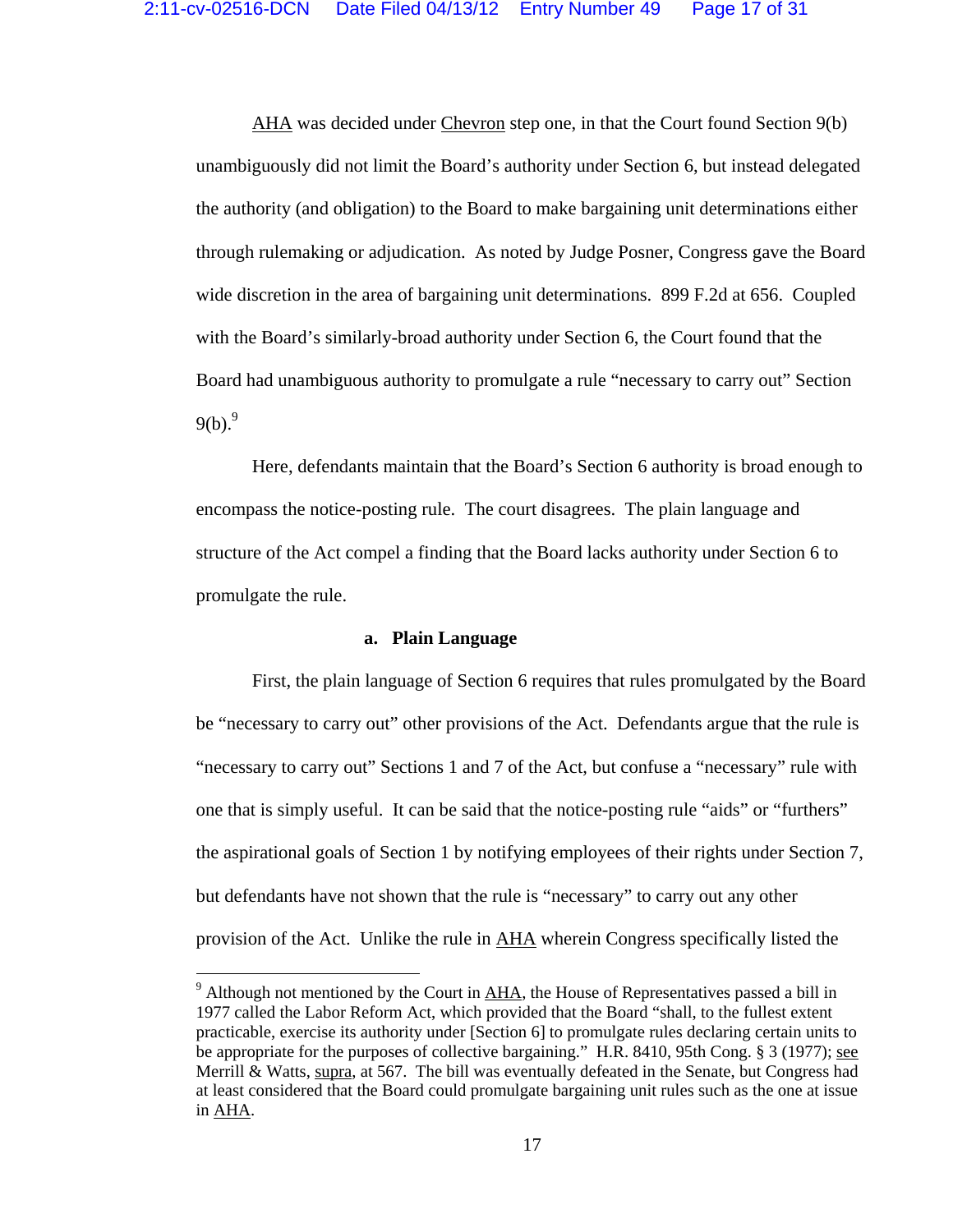types of bargaining units and required the Board to decide the appropriate unit in each case, the Act places no affirmative obligation on employers to post notices of employee rights or inform employees of those rights, so the rule cannot be "necessary" to carry out such a nonexistent provision.

 Defendants urge the court to adopt a lenient interpretation of "necessary to carry out" and rely on a pre-Chevron line of cases, including Mourning v. Family Publications Service, Inc., 411 U.S. 356, 359 (1973), which held that where an agency is empowered to "'make . . . such rules and regulations as may be necessary to carry out the provisions of [an] Act,' . . . a regulation promulgated thereunder will be sustained so long as it is reasonably related to the purposes of the enabling legislation." At first blush, Mourning appears to support defendants' contention that the notice-posting rule is permissible because it "reasonably relates" to the purposes the Act found in Sections 1 and 7. However, courts have declined to follow this approach when doing so would give the agency "limitless power to write new law, without any regard for the language or legislative history of the governing statute, so long as it arguably fits within the purposes of the statutory scheme." Colo. River Indian Tribes v. Nat'l Indian Gaming Comm'n, 383 F. Supp. 2d 123, 143-44 (D.D.C. 2005), aff'd, 466 F.3d 134, 139 (D.C. Cir. 2006) ("An agency's general rulemaking authority does not mean that the specific rule the agency promulgates is a valid exercise of that authority.").<sup>10</sup> The Board may not disregard restrictions Congress has imposed on its authority in other sections of the governing statute by relying on Section 6 in isolation to these substantive provisions. See Am. Fed'n of Labor & Cong. of Indus. Orgs. v. Chao, 409 F.3d 377, 384 (D.C. Cir. 2005)

 $10$  Courts also view Mourning as providing a heightened level of deference to the agency's interpretation of its statute under Chevron step *two*, rather than under step one. Colo. River Indian Tribes, 383 F. Supp. 2d at 144.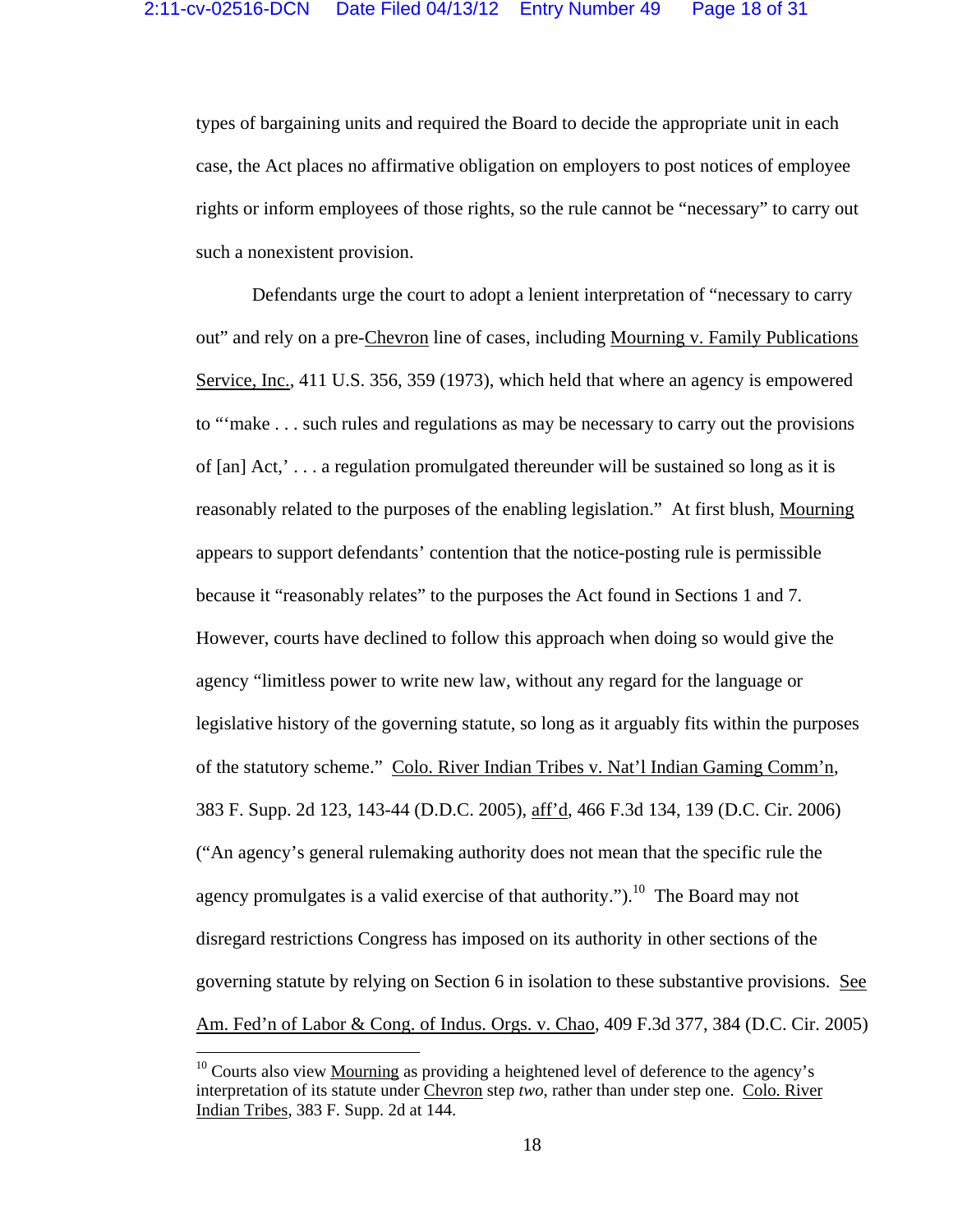("Even when Congress has stated that the agency may do what is 'necessary,' whatever ambiguity may exist cannot render nugatory restrictions that Congress has imposed.").

 As discussed below, the structure of the Act places the Board in a reactive role in relation to employers covered by the Act. Finding that the challenged rule is "necessary" to carry out other provisions of the Act would require the court to ignore "the statutory language as a whole," Soliman, 419 F.3d at 281-82, and allow the Board to create rules in any area in which Congress did not specifically *withhold* the Board's power. Contra Ry. Labor Execs.' Ass'n v. Nat'l Mediation Bd., 29 F.3d 655, 659 (D.C. Cir. 1994) (en banc). The court must be guided by the plain meaning of the word "necessary" and the statutory framework that channels the Board's powers away from proactive regulation of employers to a mechanism whereby the Board's functions are triggered by an outside party. See 29 U.S.C. §§ 158-160; Local 357, Int'l Bhd. of Teamsters v. NLRB, 365 U.S. 667, 676-77 (1961) ("[W]here Congress has adopted a selective system for dealing with evils, the Board is confined to that system . . . [and] cannot go farther and establish a broader, more pervasive regulatory scheme."); Pub. Serv. Comm'n of State of N.Y. v. FERC, 866 F.2d 487, 491-92 (D.C. Cir. 1989) (finding agency's expansive reading of its authority to "perform any and all acts" and make rules "necessary or appropriate to carry out the provisions of this chapter" was contrary to balance achieved by other substantive sections of the Act). The notice-posting rule contradicts both the plain meaning of Section 6 and the balance achieved by the statutory framework.<sup>11</sup>

 $11$  Congress clearly wanted the Board to "encourage the practice and procedure of collective" bargaining" and "protect[] the exercise by workers of full freedom of association, selforganization, and designation of representatives of their own choosing," 29 U.S.C. § 151, but in a particular way—i.e., in reaction to a petition or charge being filed, or through a rule, like in AHA, that carries out the Board's enumerated duties delegated by Congress. For over seventy-five years, the Board has carried out its duties of protecting employees' collective bargaining rights,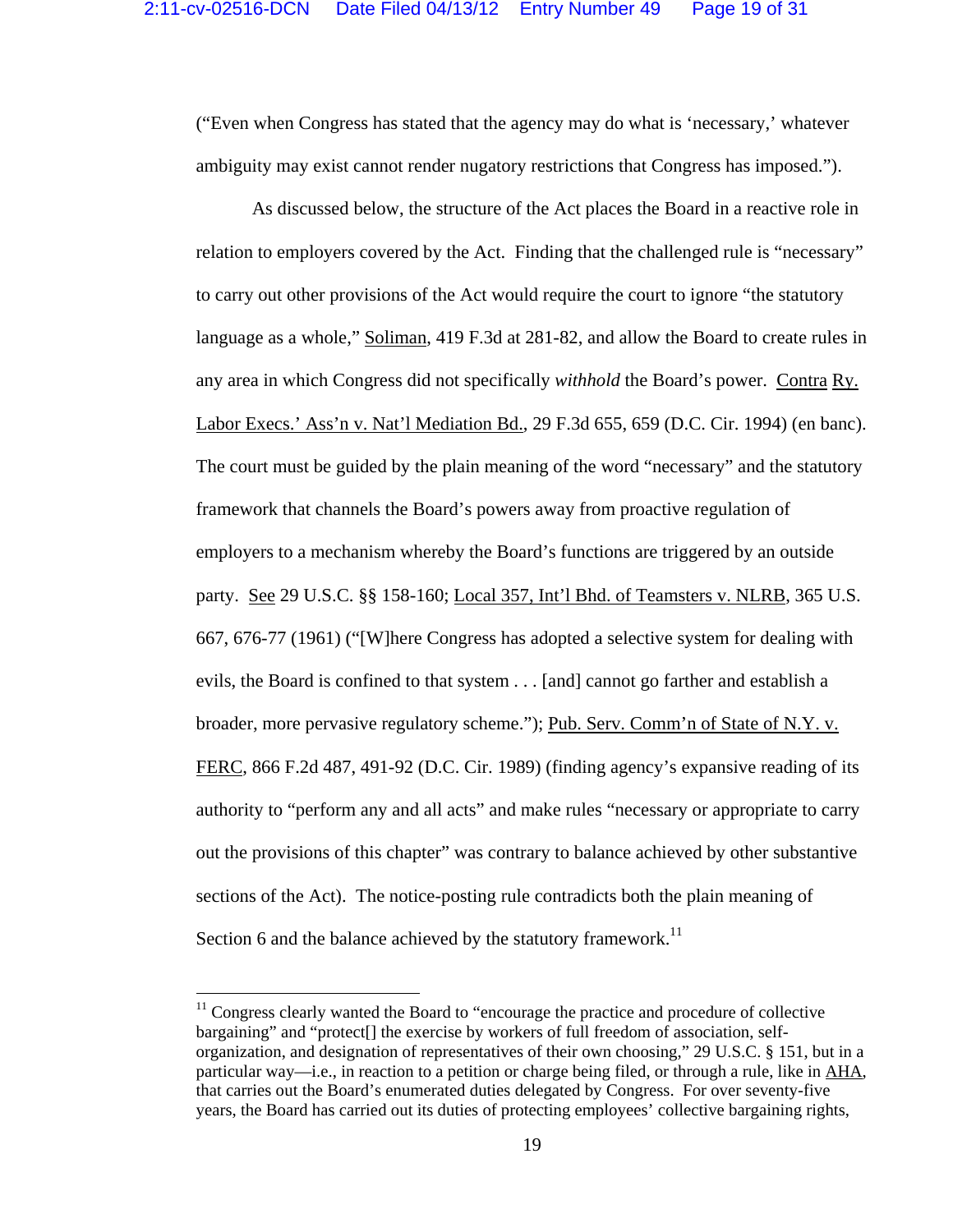Neither Section 6 nor any other section of the NLRA even mentions the issue of notice posting.<sup>12</sup> "[L]ook[ing] to the statutory language as a whole," the text of the Act shows that the Board's rule is not "necessary to carry out" any provision of the Act. Soliman, 419 F.3d at 282.

## **b. Structure of the Act**

 In addition to the plain language of the Act, the court must consider "the specific context in which the language is used," along with "the broader context of the statute as a whole." Robinson v. Shell Oil Co., 519 U.S. 337, 341 (1997).

 Congress authorized the Board to regulate employers' conduct in two essential areas: preventing and resolving ULP charges and conducting representation elections. It is clear from the structure of the Act that Congress intended the Board's authority over employers to be triggered by an outside party's filing of a representation petition or ULP charge. See 29 U.S.C. § 159(c) (permitting a Board investigation, hearing, and election on a representation repetition only when "a petition shall have been filed"); id.  $\S$  160(b) ("Whenever it is charged that any person has engaged in or is engaging in any such unfair labor practice, the Board . . . shall have power to issue . . . a complaint . . . .").

 It is in this context that the Board's Section 6 authority is elucidated. The noticeposting rule proactively dictates employer conduct prior to the filing of any petition or charge, and such a rule is inconsistent with the Board's reactive role under the Act. Defendants read AHA as standing for the proposition that any rule made under Section 6 is lawful so long as some other provision of the Act does not specifically limit the

<u> 1989 - Johann Stoff, fransk politik (d. 1989)</u>

preventing and remedying ULPs, and conducting representation elections without proactively requiring employers to post notices of employee rights.

 $12$  By contrast, in the Railway Labor Act and other federal labor statutes, Congress expressly required notice posting.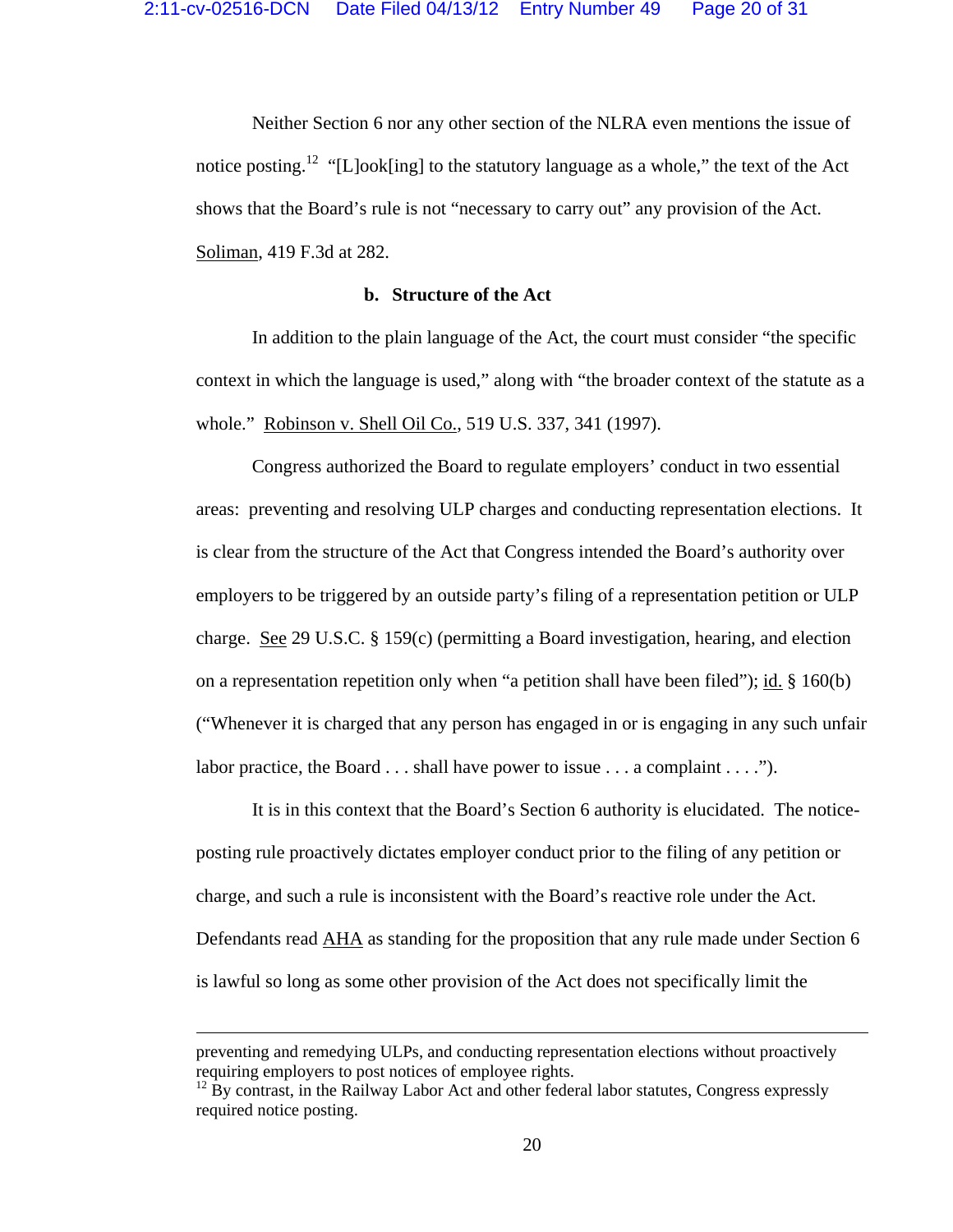Board's rulemaking authority. This reading is mistaken. In AHA, the Board determined that the bargaining units rule was "necessary to carry out" Section 9(b), which *required* the Board to make bargaining unit determinations "in each case." Moreover, the bargaining units rule defined how the Board would handle issues *after* the Board's adjudicative authority was triggered. Here, the notice-posting rule does not serve to "carry out" any existing duties under the Act, but instead places an affirmative obligation on employers prior to a charge or petition first being filed. Congress did not impose a notice-posting requirement on employers in the Act or commit this area of regulation to the Board. "Where Congress has in the statute given the Board a question to answer, the courts will give respect to that answer; but they must be sure the question has been asked." NLRB v. Ins. Agents' Int'l Union, 361 U.S. 477, 499 (1960).

 Defendants have not shown that Congress delegated authority to the Board through Section 6 to regulate employers in this manner. "It is axiomatic that an administrative agency's power to promulgate legislative regulations is limited to the authority delegated by Congress." Bowen v. Georgetown Univ. Hosp., 488 U.S. 204, 208 (1988). Defendants view the Act, as well as the Supreme Court's holding in AHA, as providing the Board with unbridled rulemaking discretion so long as Congress did not say "no." Courts have repeatedly rejected such a presumption of authority. See, e.g., Am. Petroleum Inst. v. EPA, 52 F.3d 1113, 1120 (D.C. Cir. 1995) ("[W]e will not presume a delegation of power based solely on the fact that there is not an express withholding of such power."); Ry. Labor Execs.' Ass'n, 29 F.3d at 659 (same). The Board cannot simply hang its hat on Congress's silence, especially when the authority asserted here conflicts with the Board's historic "quasi-judicial" role in relation to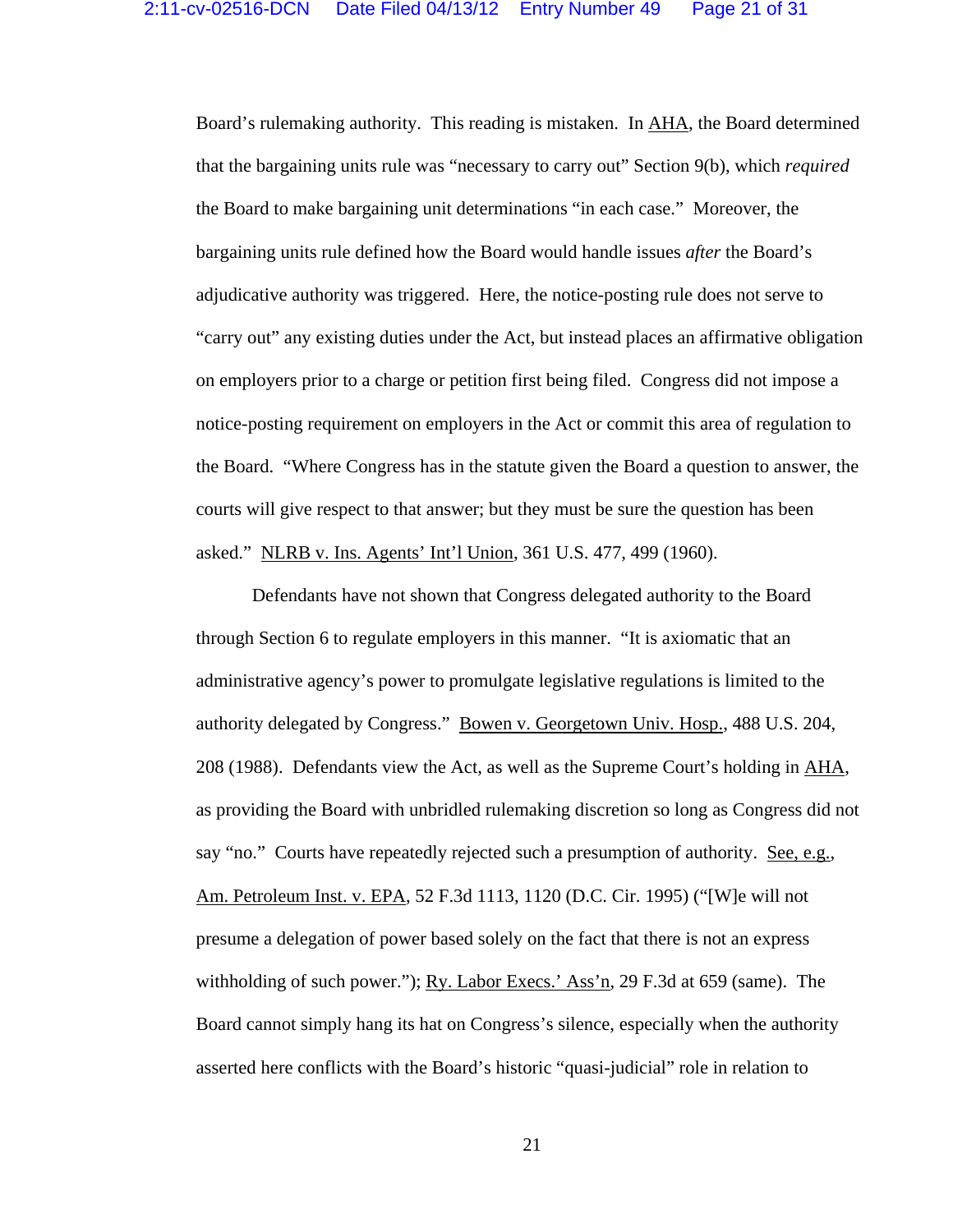employers under the Act. As stated by the Supreme Court in an adjudicative context, "[T]he role assumed by the Board in this area is fundamentally inconsistent with the structure of the Act and the function of the sections relied upon." Am. Ship Bldg. Co. v. NLRB, 380 U.S. 300, 318 (1965). Where Congress has prescribed the form in which the Board may exercise its authority—in this case, in reaction to a charge or petition—this court "cannot elevate the goals of an agency's action, however reasonable, over that prescribed form." Amalgamated Transit Union v. Skinner, 894 F.2d 1362, 1364 (D.C. Cir. 1990). To do so would allow deference owed to agencies to "slip into a judicial inertia," resulting in the "unauthorized assumption by an agency of major policy decisions properly made by Congress." Am. Ship Bldg. Co., 380 U.S. at 318.

 The court does not discredit the Board's factual finding of a need for the noticeposting rule. It may or may not be true that an increased need exists today for employees to learn of their NLRA rights; the court respects the Board's decision on that issue, as expert agencies like the Board are granted leeway to make factual determinations.<sup>13</sup> The problem with the Board's argument "is not the soundness of its labor policy," as "the Board is entitled to judge that without our constant second-guessing"; it "is that the policy cannot be given effect through this statutory text." NLRB v. Ky. River Cmty. Care, Inc., 532 U.S. 706, 720 (2001).

 Based on the plain language and structure of the Act, the court finds that the Board lacks authority under Section 6 to promulgate the notice-posting rule.

 $^{13}$  As the Court stated in Republic Aviation Corp. v. NLRB, 324 U.S. 793, 800 (1945), "One of the purposes which lead to the creation of such boards is to have decisions based upon evidential facts under the particular statute made by experienced officials with an adequate appreciation of the complexities of the subject which is entrusted to their administration." Here, the Board's interpretation of Section 6 as authorizing the rule does not incorporate any labor-related expertise. See Hi-Craft Clothing Co., 660 F.2d at 918 ("This is not a question of the Board applying a broad statutory term to a specified set of facts, but is a case of straightforward statutory construction.").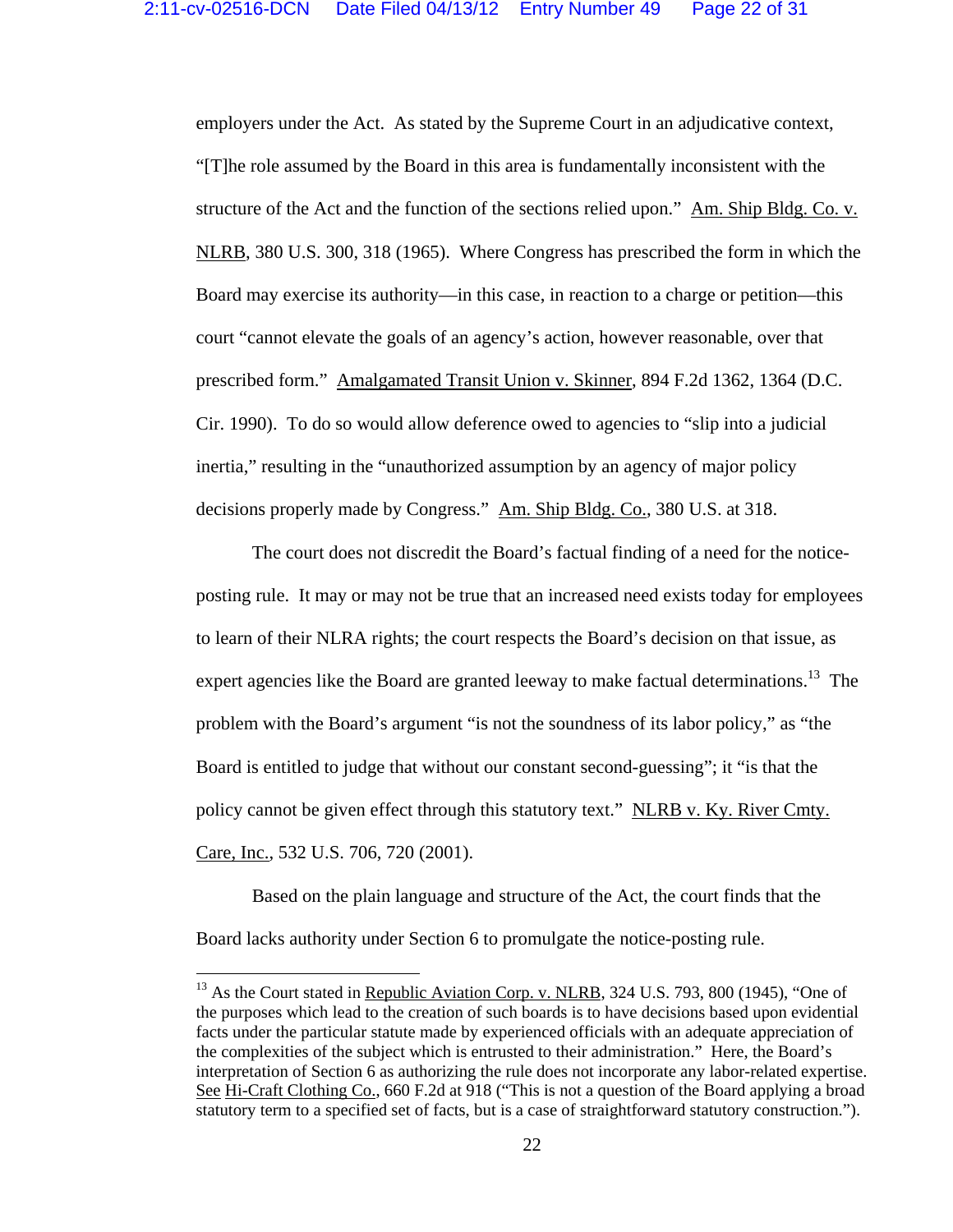### **2. The Meaning of Silence**

Defendants next argue that in promulgating the rule, the Board reasonably exercised its authority to fill a statutory "gap" left by Congress in the NLRA. The Board concedes that the NLRA "does not directly address an employer's obligation to post a notice of its employees' rights arising under the Act or the consequences an employer may face for failing to do so." 76 Fed. Reg. at 54,010. Because the statute is "silent" as to notice posting, the court must look beyond the plain language of the statute to determine whether Congress intended to delegate authority to the Board to fill this legislative silence, by considering "the overall statutory scheme, legislative history, the history of evolving congressional regulation in the area, and . . . other relevant statutes." Brown & Williamson, 153 F.3d at 162 (citations and internal quotation marks omitted). The court takes these considerations in turn.

### **a. Statutory Scheme**

 First, as discussed above, the NLRA, when considered as a whole, shows that Congress intended for the Board to be a reactive, quasi-judicial body with two primary functions: preventing and resolving ULP charges and conducting representation elections. Upon signing the final bill into law, President Roosevelt described the Board's authority as such: "[the Act] establishes a National Labor Relations Board to hear and determine cases in which it is charged [that the] legal right [to self-organization] is abridged or denied, and to hold fair elections to ascertain who are the chosen representatives of employees." Presidential Statement on Signing the National Labor Relations Act of 1935, reprinted in 2 NLRB, Legislative History of the National Labor Relations Act, 1935, at 3269 (1935) (hereinafter "Leg. Hist."). Still today, the Board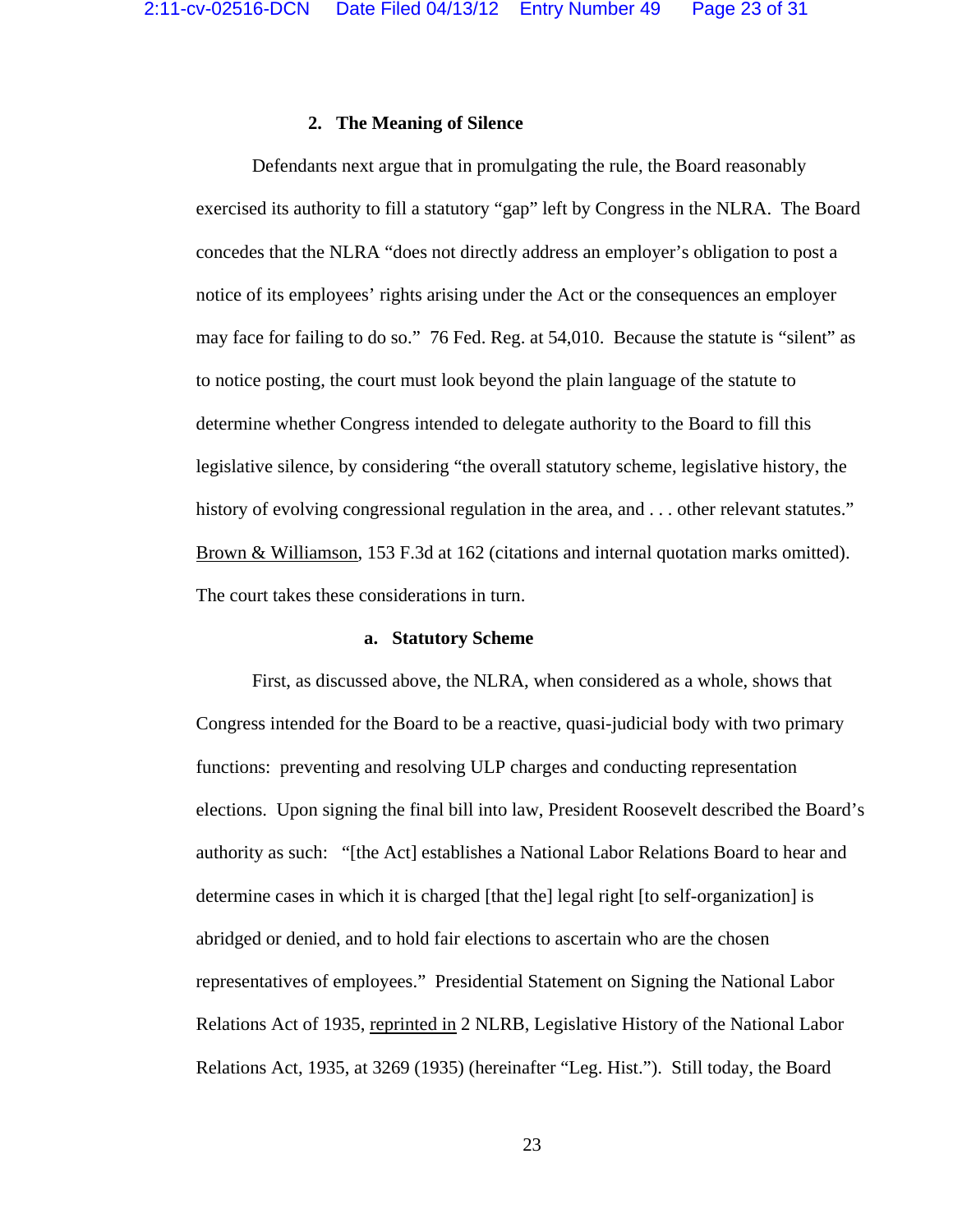acknowledges that it "has two main functions: to conduct representation elections . . . and to prevent employers and unions from engaging in unfair labor practices." NLRB, Basic Guide, at 33.

 As in many statutes of its kind, Congress further authorized the Board to create rules and regulations necessary to carry out these essential functions, as the Board did in AHA. Unlike the rule in AHA, the challenged rule is not necessary to carry out the Board's essential functions, as discussed above. The Board may not promulgate rules that enlarge its authority beyond the scope intended by Congress. Gen. Eng'g, Inc. v. NLRB, 341 F.2d 367, 374 (9th Cir. 1965). By promulgating a rule that proactively imposes an obligation on employers prior to the filing of a ULP charge or representation petition, in the absence of express statutory authority, the Board has contravened the statutory scheme established by Congress. See Civil Serv. Emps. Ass'n v. NLRB, 569 F.3d 88, 91 (2d Cir. 2009) (quoting NLRB v. Local Union No. 103, 434 U.S. 335, 350 (1978)) ("[D]eference is not owed when the NLRB moves 'into a new area of regulation which Congress [has] not committed to it.'").

#### **b. Legislative History**

 Next, the legislative history of the Act supports a finding that Congress did not intend to impose an universal notice-posting requirement on employers, nor did it authorize the Board to do so. Senate Reports on early versions of the Act state that the

quasi-judicial power of the Board is restricted to [the enumerated] unfair labor practices and to cases in which the choice of representatives is doubtful. And even then the Board's compulsory action is limited to cases that had led or threaten to lead to labor disputes that might affect commerce or obstruct the free flow of commerce.

S. Rep. No. 73-1184 (1934), reprinted in 1 Leg. Hist. at 1100. A similar Report found, "Neither the National Labor Relations Board nor the courts are given any blanket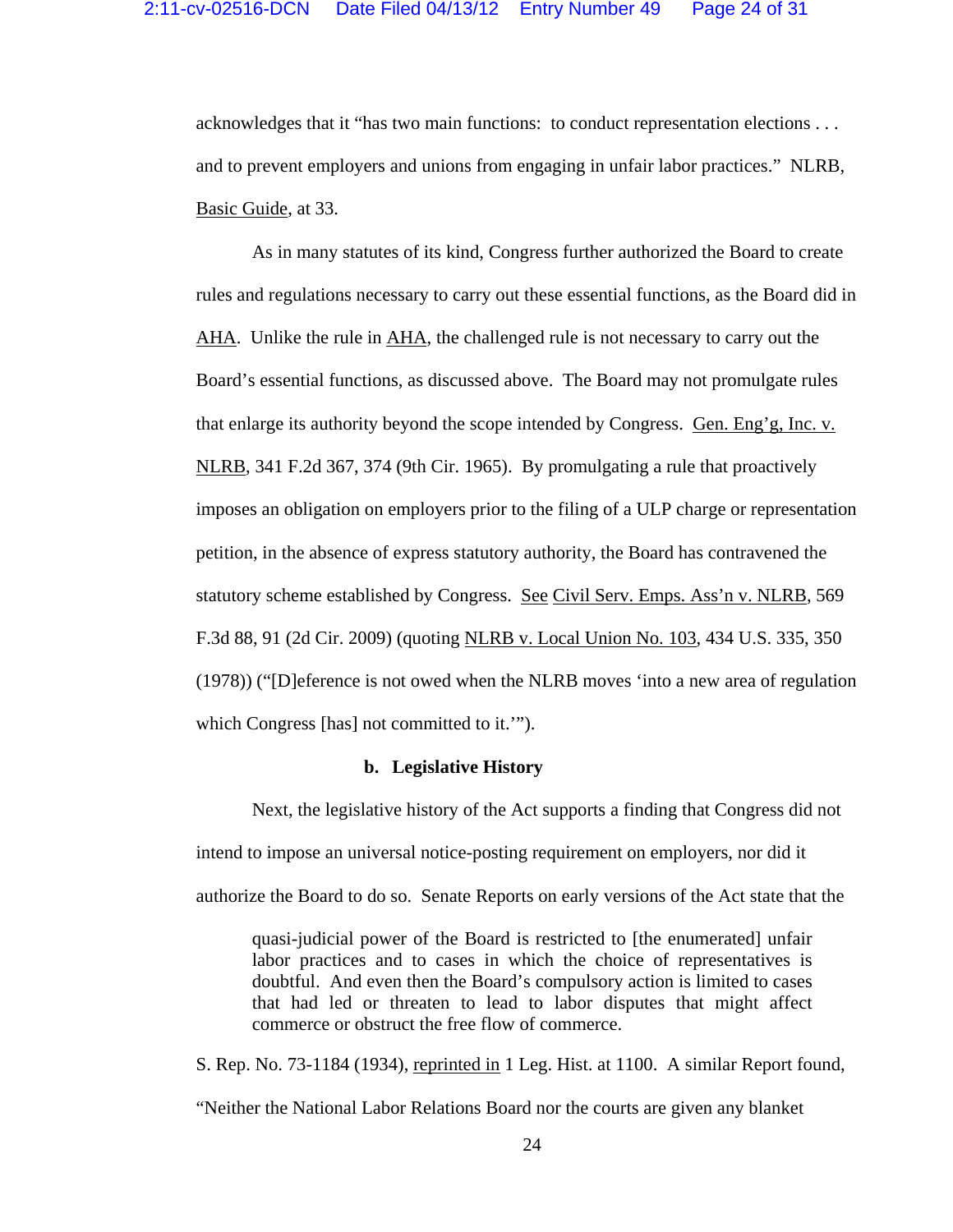authority to prohibit whatever labor practices that in their judgment are deemed to be unfair." S. Rep. No. 74-573 (1935), reprinted in 2 Leg. Hist. at 2307-08; see also H.R. Rep. No. 74-969, reprinted in 2 Leg. Hist. at 2919 (describing Section 11 of the Act, which gives investigatory powers to the Board, as "grant[ing] no roving commission," but instead limiting the Board "to the exercise of powers and functions embodied in sections 9 and 10"). Such statements reveal Congress's intent to place the Board in a primarily adjudicative role in relation to employers. See NLRB v. Jones & Laughlin Steel Corp., 310 U.S. 1, 31-32 (1935) (emphasis added) (holding that Congress's grant of authority to the Board "purports to reach only what may be deemed to burden or obstruct commerce," which is "to be determined *as individual cases arise*").<sup>14</sup>

# **c. Evolving Congressional Regulation and Other Relevant Statutes**

 Furthermore, the history of congressional regulation in the labor field and a review of other relevant statutes reveal Congress's intent to preclude the imposition of a general notice-posting requirement on employers subject to the NLRA. In 1934, at the same time it was drafting the Wagner Act, Congress amended the Railway Labor Act ("RLA") to include an express notice-posting requirement. See 45 U.S.C. § 152, Eighth (1934). This notice provision provides in part,

 $14$  The legislative history also reveals that Congress intended for the Board to use its Section 6 authority to carry out its essential duties of preventing and remedying ULPs and conducting representation elections. To illustrate, a House Report accompanying H.R. 7978, a predecessor to the final bill, references Congress's expectation that Section 6 would be used to create rules applicable to representation elections under Section 9: "Section 9 . . . makes provision for elections to be conducted by the Board or its agents or agencies to ascertain the representatives of employees. . . . It is, of course, contemplated that pursuant to its authority under section 6 . . ., the Board will make and publish appropriate rules governing the conduct of elections and determining who may participate therein." H.R. Rep. 74-969 (1935) (Rep. Connery), reprinted in 2 Leg. Hist. at 2930.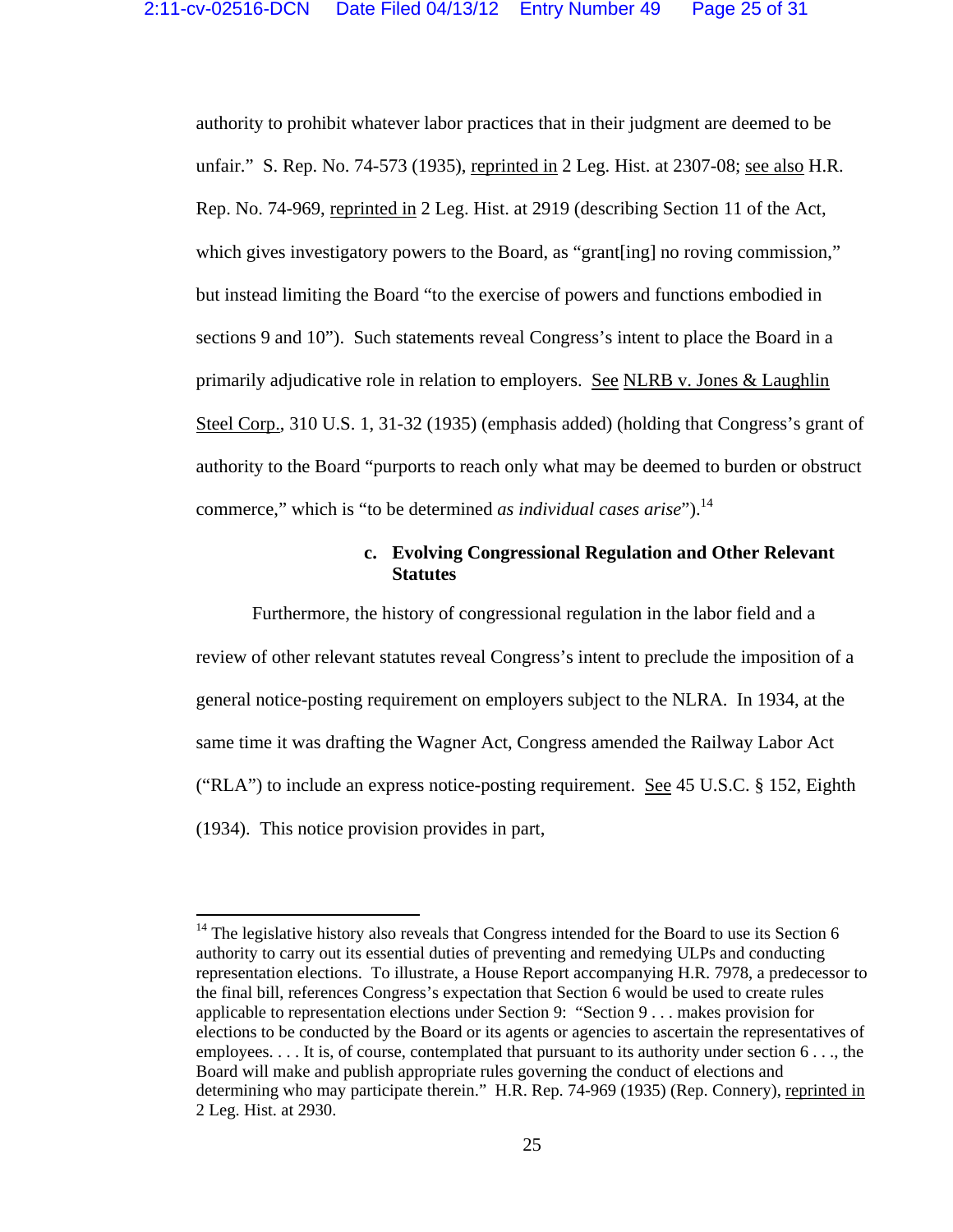Every carrier shall notify its employees by printed notices in such form and posted at such times and places as shall be specified by the Mediation Board that all disputes between the carrier and its employees will be handled in accordance with the requirements of this chapter, and in such notices there shall be printed verbatim, in large type, the third, fourth, and fifth paragraphs of this section.

Id. Paragraphs 3, 4, and 5 of Section 152 of the RLA list various rights of employees, including: the right to designation of representatives without interference, influence, or coercion; the right of employees to organize and bargain collectively through representatives of their own choosing; and the right of persons seeking employment to abstain from an agreement to join or not to join a labor organization. In this case, the Board similarly seeks to require employers to notify employees via printed notices of their statutory rights; however, Congress did not impose such an obligation in the NLRA, despite doing so in the RLA. "[W]hen Congress legislates in one area with explicit reference in a statute on an area of concern, but fails to reference that same subject matter in another statute, its silence is evidence that Congress did not intend for there to be applicability in the latter statute."  $N.Y.$  State Bar Ass'n v. FTC, 276 F. Supp. 2d 110, 135 (D.D.C. 2003).<sup>15</sup>

 Congress has inserted at least eight additional notice requirements in federal labor laws since 1934, while the NLRA remained silent. See Title VII of the Civil Rights Act, 42 U.S.C. § 2000e-10 (1964); Age Discrimination in Employment Act, 29 U.S.C. § 627 (1967); Occupational Safety and Health Act, 29 U.S.C. § 657(c) (1970); Migrant and Seasonal Agricultural Workers Protection Act, 29 U.S.C. § 1821(b) (1983); Employee

<sup>&</sup>lt;sup>15</sup> As pointed out by amici, in 1934 and 1935, Congress originally considered including a noticeposting provision in the NLRA. This provision would have required employers to notify employees if they were party to a contract that conflicted with a provision of the NLRA and would be abrogated. This provision was ultimately rejected. After reviewing the legislative history, the court finds that the 1934-1935 notice provision is not particularly relevant to the notice-posting rule at issue in this case.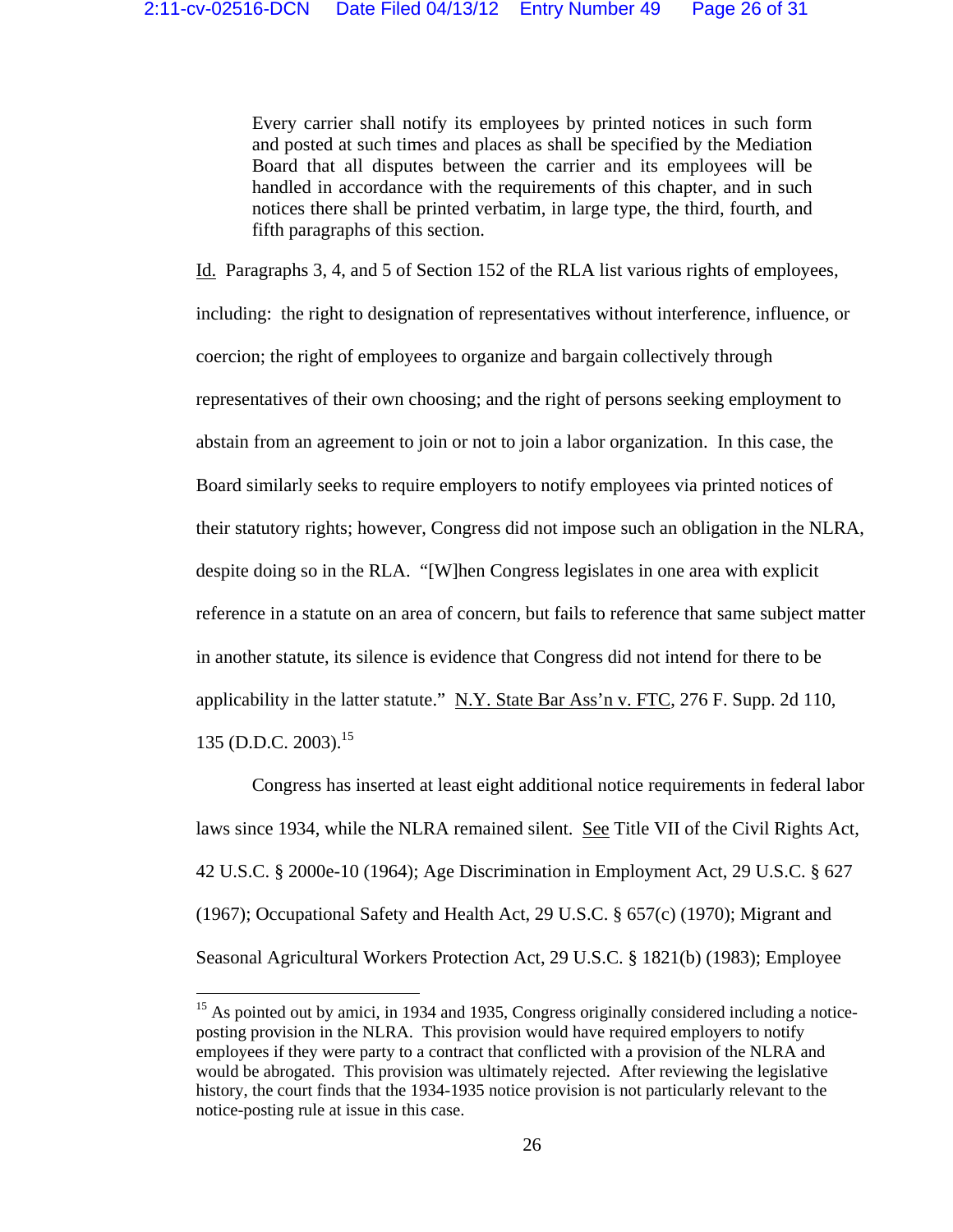Polygraph Protection Act, 29 U.S.C. § 2003 (1988); Americans with Disabilities Act, 42 U.S.C. § 12115 (1990); Family and Medical Leave Act, 29 U.S.C. § 2619(a) (1993); Uniformed Service Employment and Reemployment Rights Act, 38 U.S.C. § 4334(a) (2004). Congress clearly knows how to include a notice-posting requirement in a federal labor statute when it so desires. "Where Congress has consistently made express its delegation of a particular power, its silence is strong evidence that it did not intend to grant the power." Alcoa S.S. Co. v. Fed. Mar. Comm'n, 348 F.2d 756, 758 (D.C. Cir. 1965). Less than eight years ago, Congress *amended* the Uniformed Services Employment and Reemployment Rights Act of 1994 ("USERRA") to impose a new requirement: "Each employer shall provide to persons entitled to rights and benefits under [USERRA] a notice of the rights, benefits, and obligations of such persons and such employers under [USERRA]." Veterans' Benefits Improvements Act of 2004, 33 U.S.C. § 4344(a). Congress's continued silence in the NLRA is indicative of its intent. See Brown & Williamson, 529 U.S. at 153 ("[T]he meaning of one statute may be affected by other Acts, particularly where Congress has spoken subsequently and more specifically to the topic at hand." $b^{16}$ .

 Despite its explicit inclusion of notice-posting obligations in these numerous federal statutes during the twentieth and twenty-first centuries, Congress made extensive revisions to the NLRA in 1947, 1959, and 1974, yet never found the need to include a notice-posting provision. The Board also went seventy-five years without promulgating a

 $16$  If this analysis is considered a use of the maxim expression unius est exclusion alterius, "the mention of one thing implies the exclusion of another," then this court notes that it has not used the maxim "as a starting point in statutory construction [but] as a close-out bid." Shook v. D.C. Fin. Responsibility & Mgmt. Assistance Auth., 132 F.3d 775, 782 (D.C. Cir. 1998). Cf. Cheney R.R. Co. v. ICC, 902 F.2d 66, 69 (D.C. Cir. 1990) (calling the maxim into doubt).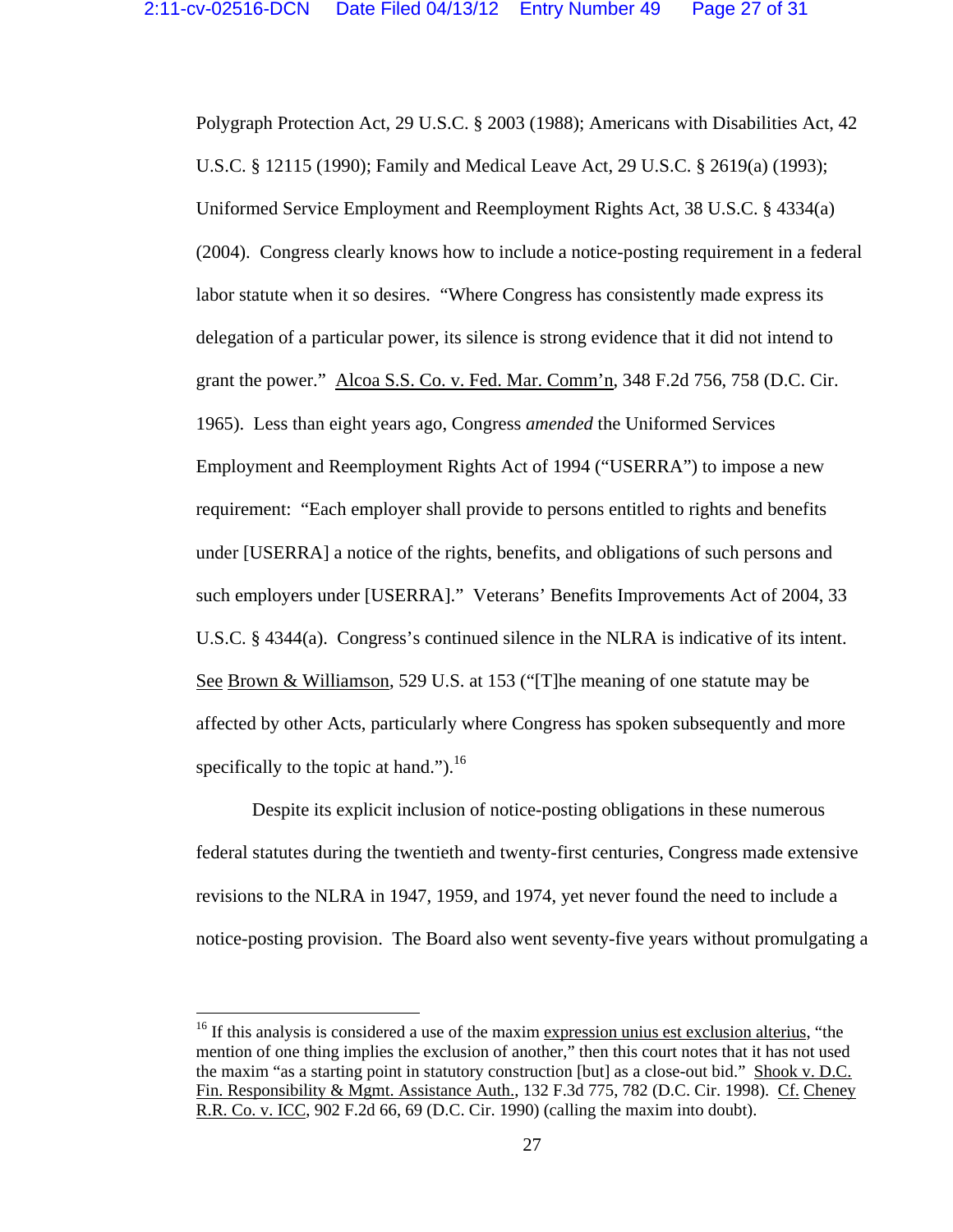notice-posting rule, but it has now decided to flex its newly-discovered rulemaking muscles.

[A] court may accord great weight to the longstanding interpretation placed on a statute by an agency charged with its administration. This is especially so where Congress has re-enacted the statute without pertinent change. In these circumstances, congressional failure to revise or repeal the agency's interpretation is the one intended by Congress.

Bell Aerospace, 416 U.S. at 274-75 (footnotes omitted).<sup>17</sup>

 Based on the statutory scheme, legislative history, history of evolving congressional regulation in the area, and a consideration of other federal labor statutes, the court finds that Congress did not intend to impose a notice-posting obligation on employers, nor did it explicitly or implicitly delegate authority to the Board to regulate employers in this manner.

## **d. Gap-Filling Authority**

 Finally, the court reiterates that the Board's discovery of a "gap" in the statute does not automatically entitle it to deference under Chevron step two. In Chevron, the Court found that Congress had implicitly delegated authority to the Environmental Protection Agency ("EPA") to interpret a two-word term, "stationary source," found in the Clean Air Act Amendments of 1977. 467 U.S. at 840. The Court reasoned that the meaning of "stationary source" was ambiguous in the statute and legislative history, and that Congress intended to enlarge the agency's power to regulate in the particular area in question. Since Chevron was decided, courts have found that Chevron "deference is

 $17$  The court recognizes that the Board is not legally bound by its past constructions of its authority, and that "neither antiquity nor contemporaneity with [a] statute is a condition of [a rule's] validity." Mayo Found. for Med. Educ. & Research v. United States, 131 S. Ct. 704, 712 (2011); Nat'l Cable & Telecomm. Ass'n v. Brand X Internet Servs., 545 U.S. 967, 981 (2005). The court focuses on the fact that since 1935, *Congress* has neither included a notice-posting requirement in the NLRA nor committed this area of regulation to the Board.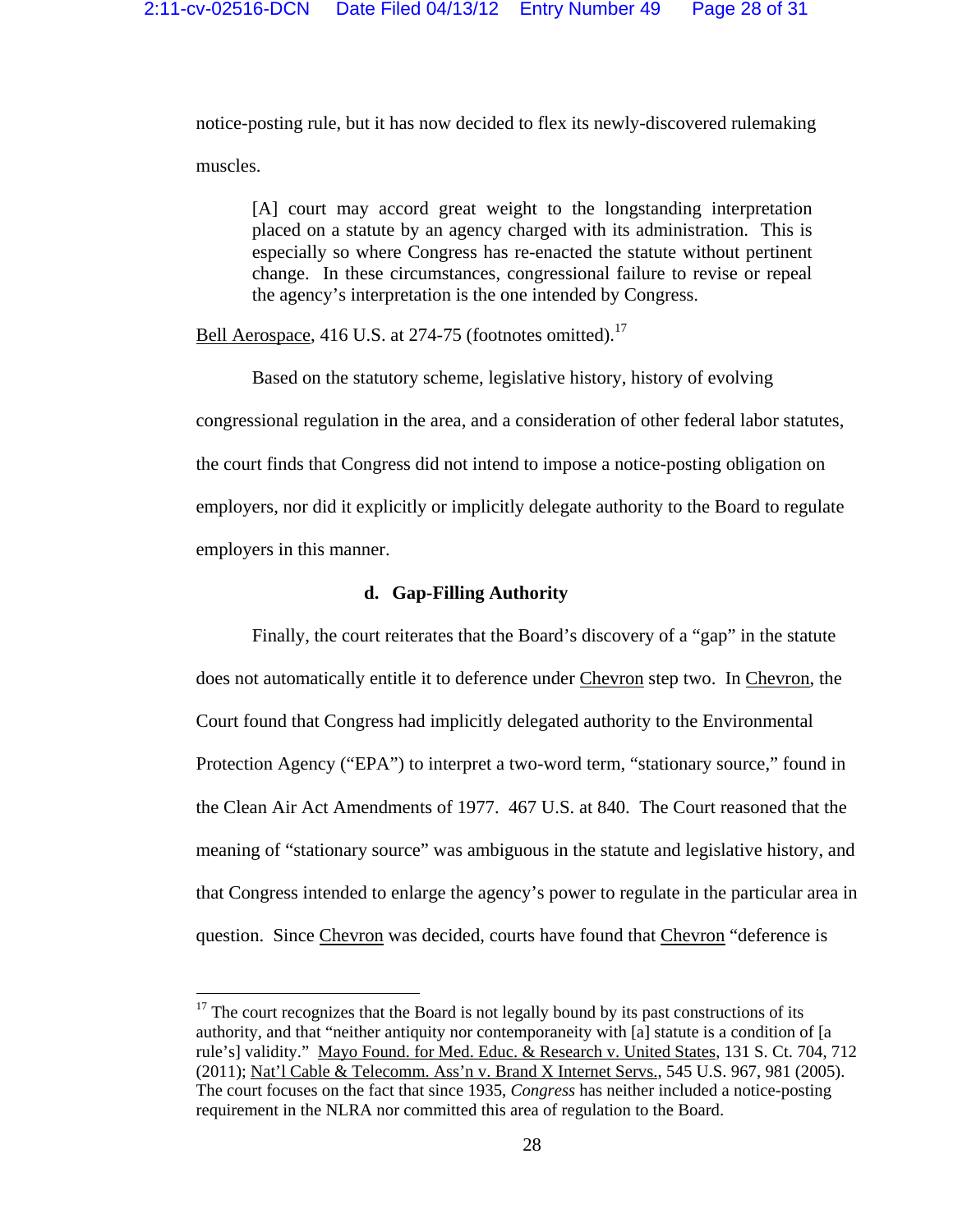warranted *only* when Congress has left a gap for the agency to fill pursuant to an express or implied delegation of authority to the agency."

To suggest . . . that *Chevron* step two is implicated any time a statute does not expressly *negate* the existence of a claimed administrative power (*i.e.* when the statute is not written in 'thou shalt not' terms), is both flatly unfaithful to the principles of administrative law . . . and refuted by precedent. Were courts to *presume* a delegation of power absent an express *withholding* of such power, agencies would enjoy virtually limitless hegemony, a result plainly out of keeping with *Chevron* and quite likely with the Constitution as well.

Ry. Labor Execs.' Ass'n, 29 F.3d at 671; see also Sea-Land Serv., Inc. v. Dep't of

Transp., 137 F.3d 640, 645 (D.C. Cir. 1998).

 Unlike Chevron, where specific words in the statute were ambiguous, the NLRA is completely silent as to a notice-posting requirement. Only in this sense is the NLRA "ambiguous." But "[m]ere ambiguity in a statute is not evidence of congressional authority." Michigan v. EPA, 268 F.3d 1075, 1082 (D.C. Cir. 2001); see Stephen Breyer, Judicial Review of Questions of Law and Policy, 38 Admin. L. Rev. 363, 373 (1986) ("To read *Chevron* as laying down a blanket rule, applicable to all agency interpretations of law, such as 'always defer to the agency when the statute is silent,' would be seriously overbroad, counterproductive and sometimes senseless.").

 Defendants stretch the basic meaning of a "gap" in a statute. In the ordinary case, a specific term in the statute is ambiguous and Congress was silent as to its meaning. See Emergency Servs. Billing Corp. v. Allstate Ins. Co., No. 11-2381, 2012 WL 313578, at \*4 (7th Cir. Feb. 2, 2012) (emphasis added) ("[D]eference must be given to an agency's interpretation of its own statute if that statute has a gap—*that is, if a key term is ambiguous and Congress was silent as to its meaning*."). But here, there is no statutory language in the NLRA that requires employers to inform employees of their Section 7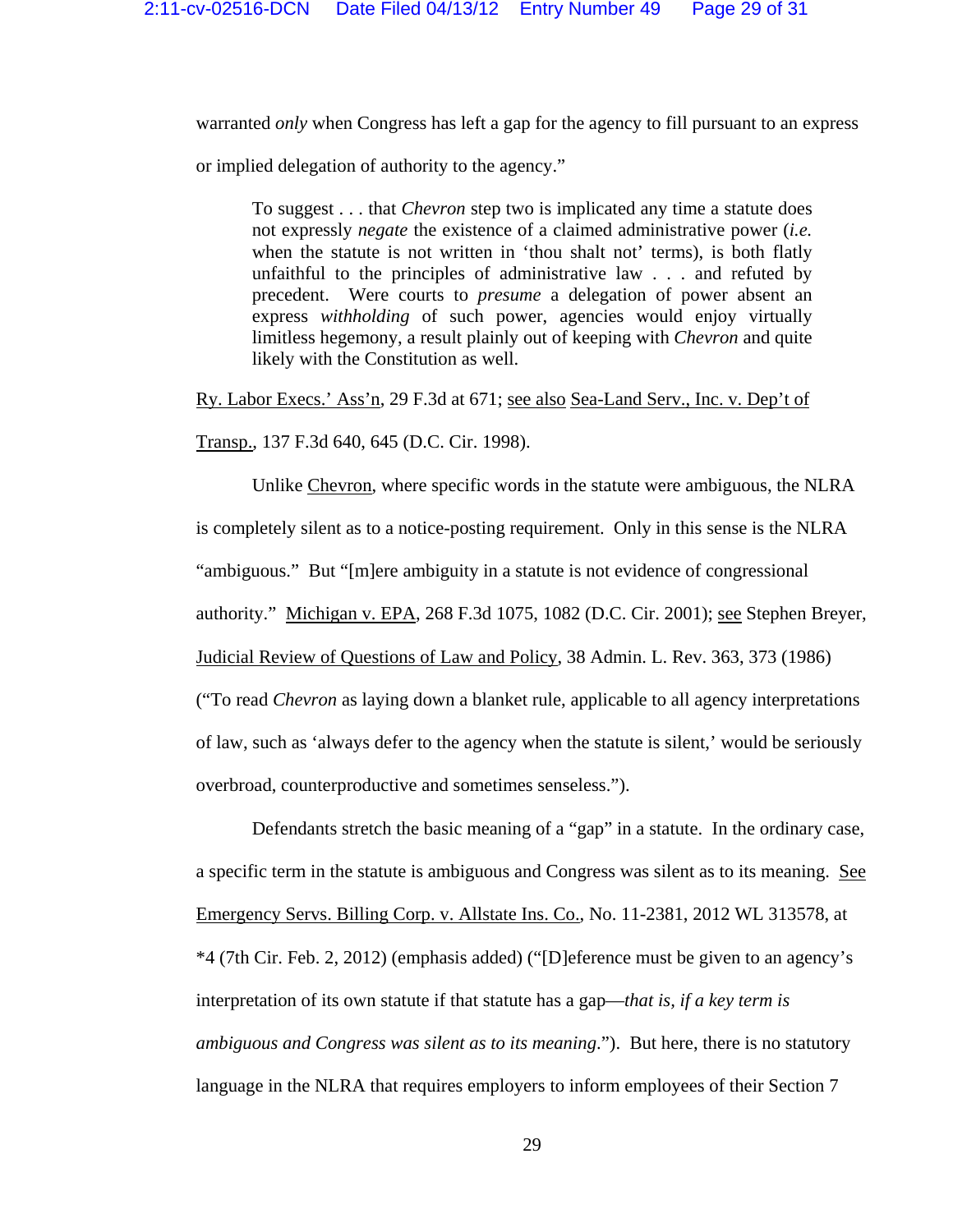rights. Only then, if some related language was ambiguous or lacking, could there be a gap for the Board to fill. Yet there is not a single trace of statutory text that indicates Congress intended for the Board to proactively regulate employers in this manner. See Nat'l Elec. Mfrs. Ass'n, 654 F.3d at 520 (Shedd, J., dissenting) ("What DOE proposes is not gap-filling; it is misreading congressional intent to justify an agency claiming more authority. No Supreme Court or Fourth Circuit case requires us to take such a drastic step with this statute . . . ."). Courts "must be guided to a degree by common sense as to the manner in which Congress is likely to delegate a policy decision of such economic and political magnitude to an administrative agency." Brown & Williamson, 529 U.S. at 133; Breyer, supra, at 370 ("A court may also ask whether the legal question is an important one. Congress is more likely to have focused upon, and answered, major questions, while leaving interstitial matters to answer themselves in the course of the statute's daily administration.").<sup>18</sup> Since Congress has required notice posting in at least nine other federal labor statutes, notice posting is clearly a major question, not an interstitial matter.

 As the Supreme Court stated fifty-two years ago, "Where Congress has in the statute given the Board a question to answer, the courts will give respect to that answer; but they must be sure the question has been asked."<sup>19</sup> Ins. Agents' Int'l Union, 361 U.S. at 499. The court holds that the Board lacks authority to promulgate the notice-posting rule based on its discovery of a "gap" left in the Act by Congress.

<sup>&</sup>lt;sup>18</sup> See also Christensen v. Harris Cty., 529 U.S. 576, 589 n<sup>\*</sup> (2000) (Scalia, J., concurring in part and concurring in judgment) ("The implausibility of Congress's leaving a highly significant issue unaddressed (and thus 'delegating' its resolution to the administering agency) is assuredly one of the factors to be considered *in determining whether there is ambiguity*.").

<sup>&</sup>lt;sup>19</sup> Perhaps the Board should have heeded the admonition of Simon and Garfunkle: "And no one dared / disturb the sound of silence." Simon & Garfunkle, The Sound of Silence, on Sounds of Silence (Columbia Records 1966).